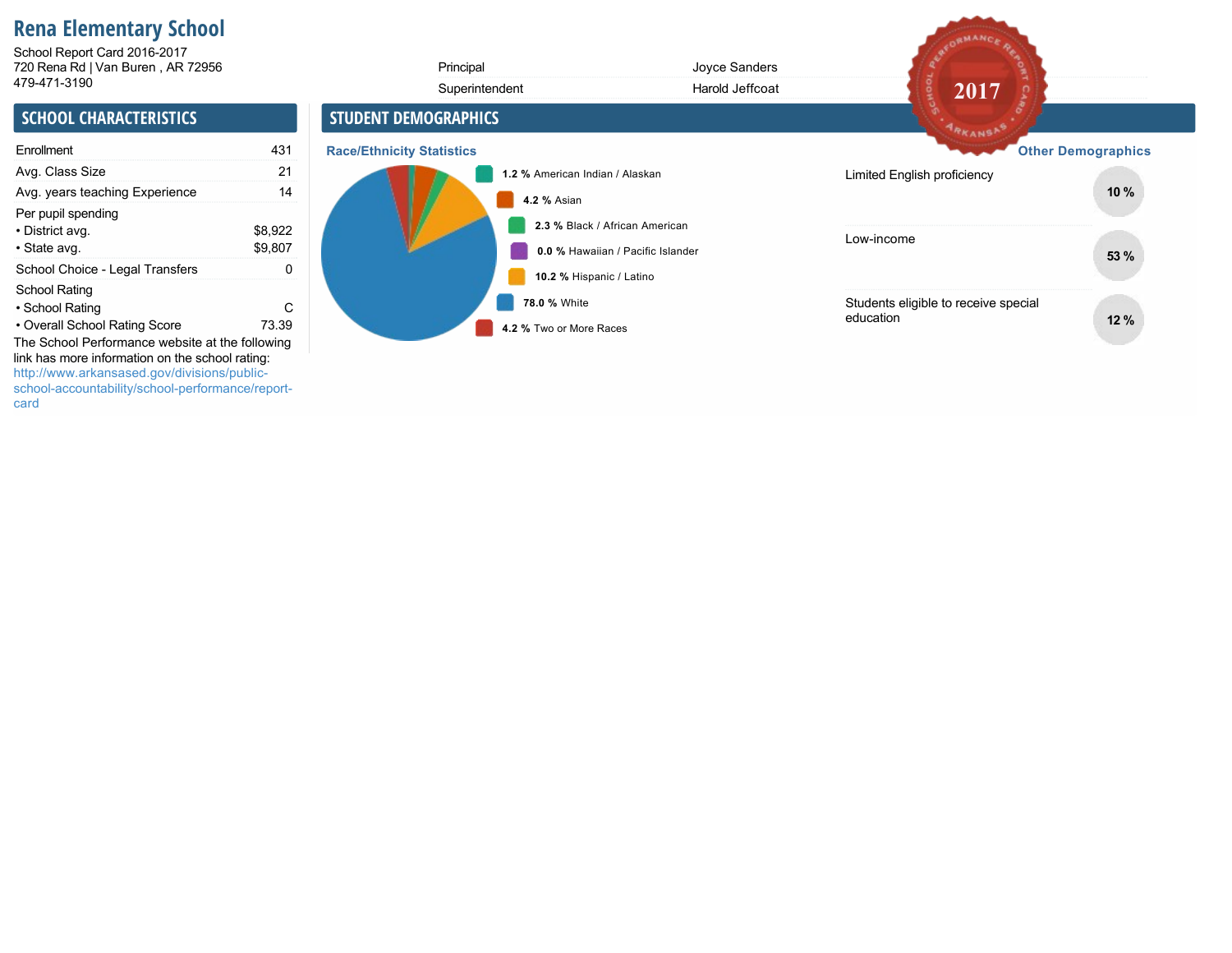|                                                             |                          |           |                          | 2014-2015 |           |           |                                                                                                     |                          |           |           | 2015-2016 |                                                        |                                    |                          |                          |           |           | 2016-2017                  |             |                                                 |                                       |
|-------------------------------------------------------------|--------------------------|-----------|--------------------------|-----------|-----------|-----------|-----------------------------------------------------------------------------------------------------|--------------------------|-----------|-----------|-----------|--------------------------------------------------------|------------------------------------|--------------------------|--------------------------|-----------|-----------|----------------------------|-------------|-------------------------------------------------|---------------------------------------|
|                                                             | Tested<br>2016-17        | Not Met   | Partially Met Approached |           | Met       | Exceeded  | Met or<br>Exceeded<br>Expectations Expectations Expectations Expectations Expectations Expectations | In Need<br>of<br>Support | Close     | Ready     |           | Ready<br>or<br>Exceeding Exceeding Exceeding Exceeding | <b>District</b><br>Avg<br>Ready or | State<br>Avg<br>Ready or | In Need<br>of<br>Support | Close     | Ready     | <b>Exceeding Exceeding</b> | Ready<br>or | <b>District</b><br>Avg<br>Ready or<br>Exceeding | State<br>Avg<br>Ready or<br>Exceeding |
| 3rd Grade Literacy                                          |                          |           |                          |           |           |           |                                                                                                     |                          |           |           |           |                                                        |                                    |                          |                          |           |           |                            |             |                                                 |                                       |
| All Students Percentage of<br>Students                      | 100.00                   | 23.81     | 26.98                    | 26.98     | 15.87     | 6.35      | 22.22                                                                                               | 43.84                    | 16.44     | 20.55     | 19.18     | 39.73                                                  | 34.06                              | 38.82                    | 40.58                    | 15.94     | 14.49     | 28.99                      | 43.48       | 34.94                                           | 42.22                                 |
| All Students Number of Students                             |                          |           |                          |           |           |           |                                                                                                     |                          |           |           |           |                                                        |                                    |                          | 28                       | 11        | 10        | 20                         | 30          |                                                 |                                       |
| <b>TAGG</b>                                                 | 100.00                   | 34.21     | 26.32                    | 21.05     | 15.79     | 2.63      | 18.42                                                                                               | 57.78                    | 15.56     | 15.56     | 11.11     | 26.67                                                  | 30.03                              | 30.00                    | 50.00                    | 17.50     | 10.00     | 22.50                      | 32.50       | 28.57                                           | 32.65                                 |
| African American                                            | $\overline{\phantom{a}}$ | RV        | <b>RV</b>                | RV        | <b>RV</b> | <b>RV</b> | <b>RV</b>                                                                                           | RV                       | <b>RV</b> | <b>RV</b> | <b>RV</b> | <b>RV</b>                                              | 12.50                              | 22.03                    | $\overline{\phantom{a}}$ | ---       | ---       | $\overline{\phantom{a}}$   | ---         | 33.33                                           | ---                                   |
| Hispanic                                                    | <b>RV</b>                | <b>RV</b> | <b>RV</b>                | RV        | <b>RV</b> | <b>RV</b> | <b>RV</b>                                                                                           | RV                       | <b>RV</b> | RV        | <b>RV</b> | <b>RV</b>                                              | 32.10                              | 32.15                    | <b>RV</b>                | <b>RV</b> | <b>RV</b> | <b>RV</b>                  | <b>RV</b>   | 30.14                                           | 36.00                                 |
| Caucasian                                                   | 100.00                   | 22.00     | 32.00                    | 22.00     | 16.00     | 8.00      | 24.00                                                                                               | 41.67                    | 16.67     | 20.00     | 21.67     | 41.67                                                  | 35.71                              | 45.60                    | 42.37                    | 13.56     | 15.25     | 28.81                      | 44.07       | 35.44                                           | 49.47                                 |
| <b>Economically Disadvantaged</b>                           | 100.00                   | 36.11     | 25.00                    | 22.22     | 16.67     | 0.00      | 16.67                                                                                               | 57.50                    | 17.50     | 12.50     | 12.50     | 25.00                                                  | 29.87                              | 30.24                    | 48.65                    | 18.92     | 10.81     | 21.62                      | 32.43       | 28.32                                           | 32.99                                 |
| <b>Students with Disabilities</b>                           | RV                       | RV        | <b>RV</b>                | RV        | <b>RV</b> | <b>RV</b> | <b>RV</b>                                                                                           | 76.92                    | 0.00      | 15.38     | 7.69      | 23.08                                                  | 25.00                              | 15.67                    | RV                       | <b>RV</b> | RV        | <b>RV</b>                  | <b>RV</b>   | 28.30                                           | 14.83                                 |
| <b>Limited English Proficient</b>                           | <b>RV</b>                | <b>RV</b> | <b>RV</b>                | <b>RV</b> | <b>RV</b> | RV        | <b>RV</b>                                                                                           | RV                       | <b>RV</b> | <b>RV</b> | <b>RV</b> | <b>RV</b>                                              | 24.07                              | 25.75                    | <b>RV</b>                | <b>RV</b> | <b>RV</b> | <b>RV</b>                  | <b>RV</b>   | 28.07                                           | 23.93                                 |
| Number of recently arrived LEP students not assessed in 3rd |                          |           | Grade Literacy           |           |           |           | $---$                                                                                               |                          |           |           |           |                                                        |                                    | ---                      |                          |           |           |                            |             |                                                 |                                       |
| Female                                                      | 100.00                   | 22.50     | 22.50                    | 32.50     | 17.50     | 5.00      | 22.50                                                                                               | 39.47                    | 21.05     | 13.16     | 26.32     | 39.47                                                  | 31.98                              | 42.99                    | 35.00                    | 10.00     | 20.00     | 35.00                      | 55.00       | 41.55                                           | 47.71                                 |
| Male                                                        | 100.00                   | 26.09     | 34.78                    | 17.39     | 13.04     | 8.70      | 21.74                                                                                               | 48.57                    | 11.43     | 28.57     | 11.43     | 40.00                                                  | 35.98                              | 34.80                    | 48.28                    | 24.14     | 6.90      | 20.69                      | 27.59       | 28.37                                           | 36.95                                 |
| Migrant                                                     | <b>RV</b>                | <b>RV</b> | <b>RV</b>                | <b>RV</b> | <b>RV</b> | RV        | <b>RV</b>                                                                                           | RV                       | <b>RV</b> | RV        | <b>RV</b> | <b>RV</b>                                              | 15.38                              | 18.15                    | RV                       | <b>RV</b> | <b>RV</b> | <b>RV</b>                  | <b>RV</b>   | 28.57                                           | 26.43                                 |
| 3rd Grade Math                                              |                          |           |                          |           |           |           |                                                                                                     |                          |           |           |           |                                                        |                                    |                          |                          |           |           |                            |             |                                                 |                                       |
| All Students Percentage of<br>Students                      | 100.00                   | 12.70     | 25.40                    | 41.27     | 19.05     | 1.59      | 20.63                                                                                               | 12.33                    | 35.62     | 41.10     | 10.96     | 52.05                                                  | 45.26                              | 56.17                    | 7.25                     | 21.74     | 36.23     | 34.78                      | 71.01       | 54.46                                           | 59.53                                 |
| All Students Number of Students                             |                          |           |                          |           |           |           |                                                                                                     |                          |           |           |           |                                                        |                                    |                          | 5                        | 15        | 25        | 24                         | 49          |                                                 |                                       |
| TAGG                                                        | 100.00                   | 21.05     | 26.32                    | 39.47     | 13.16     | 0.00      | 13.16                                                                                               | 17.78                    | 35.56     | 37.78     | 8.89      | 46.67                                                  | 43.65                              | 47.65                    | 10.00                    | 27.50     | 40.00     | 22.50                      | 62.50       | 45.85                                           | 50.43                                 |
| African American                                            | ---                      | <b>RV</b> | <b>RV</b>                | <b>RV</b> | <b>RV</b> | <b>RV</b> | <b>RV</b>                                                                                           | <b>RV</b>                | <b>RV</b> | <b>RV</b> | <b>RV</b> | <b>RV</b>                                              | 25.00                              | 36.70                    | ---                      | ---       |           | ---                        | ---         | 22.22                                           | ---                                   |
| Hispanic                                                    | <b>RV</b>                | RV        | <b>RV</b>                | <b>RV</b> | <b>RV</b> | <b>RV</b> | <b>RV</b>                                                                                           | RV                       | <b>RV</b> | <b>RV</b> | <b>RV</b> | <b>RV</b>                                              | 46.91                              | 52.30                    | <b>RV</b>                | <b>RV</b> | RV        | <b>RV</b>                  | <b>RV</b>   | 53.42                                           | 55.00                                 |
| Caucasian                                                   | 100.00                   | 12.00     | 28.00                    | 40.00     | 18.00     | 2.00      | 20.00                                                                                               | 13.33                    | 33.33     | 45.00     | 8.33      | 53.33                                                  | 45.92                              | 63.45                    | 6.78                     | 25.42     | 33.90     | 33.90                      | 67.80       | 55.44                                           | 67.01                                 |
| <b>Economically Disadvantaged</b>                           | 100.00                   | 22.22     | 25.00                    | 41.67     | 11.11     | 0.00      | 11.11                                                                                               | 17.50                    | 35.00     | 37.50     | 10.00     | 47.50                                                  | 43.83                              | 48.11                    | 10.81                    | 27.03     | 40.54     | 21.62                      | 62.16       | 45.45                                           | 50.86                                 |
| <b>Students with Disabilities</b>                           | <b>RV</b>                | <b>RV</b> | <b>RV</b>                | <b>RV</b> | <b>RV</b> | <b>RV</b> | <b>RV</b>                                                                                           | 38.46                    | 38.46     | 23.08     | 0.00      | 23.08                                                  | 30.88                              | 25.52                    | <b>RV</b>                | <b>RV</b> | <b>RV</b> | <b>RV</b>                  | <b>RV</b>   | 30.19                                           | 25.84                                 |
| <b>Limited English Proficient</b>                           | RV                       | RV        | <b>RV</b>                | RV        | <b>RV</b> | <b>RV</b> | <b>RV</b>                                                                                           | RV                       | <b>RV</b> | <b>RV</b> | <b>RV</b> | <b>RV</b>                                              | 42.59                              | 46.07                    | RV                       | <b>RV</b> | RV        | <b>RV</b>                  | <b>RV</b>   | 57.89                                           | 43.24                                 |
| Female                                                      | 100.00                   | 10.00     | 30.00                    | 42.50     | 17.50     | 0.00      | 17.50                                                                                               | 21.05                    | 39.47     | 28.95     | 10.53     | 39.47                                                  | 41.12                              | 57.33                    | 7.50                     | 20.00     | 35.00     | 37.50                      | 72.50       | 53.62                                           | 60.96                                 |
| Male                                                        | 100.00                   | 17.39     | 17.39                    | 39.13     | 21.74     | 4.35      | 26.09                                                                                               | 2.86                     | 31.43     | 54.29     | 11.43     | 65.71                                                  | 49.07                              | 55.05                    | 6.90                     | 24.14     | 37.93     | 31.03                      | 68.97       | 55.29                                           | 58.16                                 |
| Migrant                                                     | <b>RV</b>                | RV        | <b>RV</b>                | RV        | <b>RV</b> | <b>RV</b> | <b>RV</b>                                                                                           | RV                       | <b>RV</b> | RV        | <b>RV</b> | <b>RV</b>                                              | 38.46                              | 40.14                    | RV                       | <b>RV</b> | RV        | <b>RV</b>                  | <b>RV</b>   | 57.14                                           | 45.41                                 |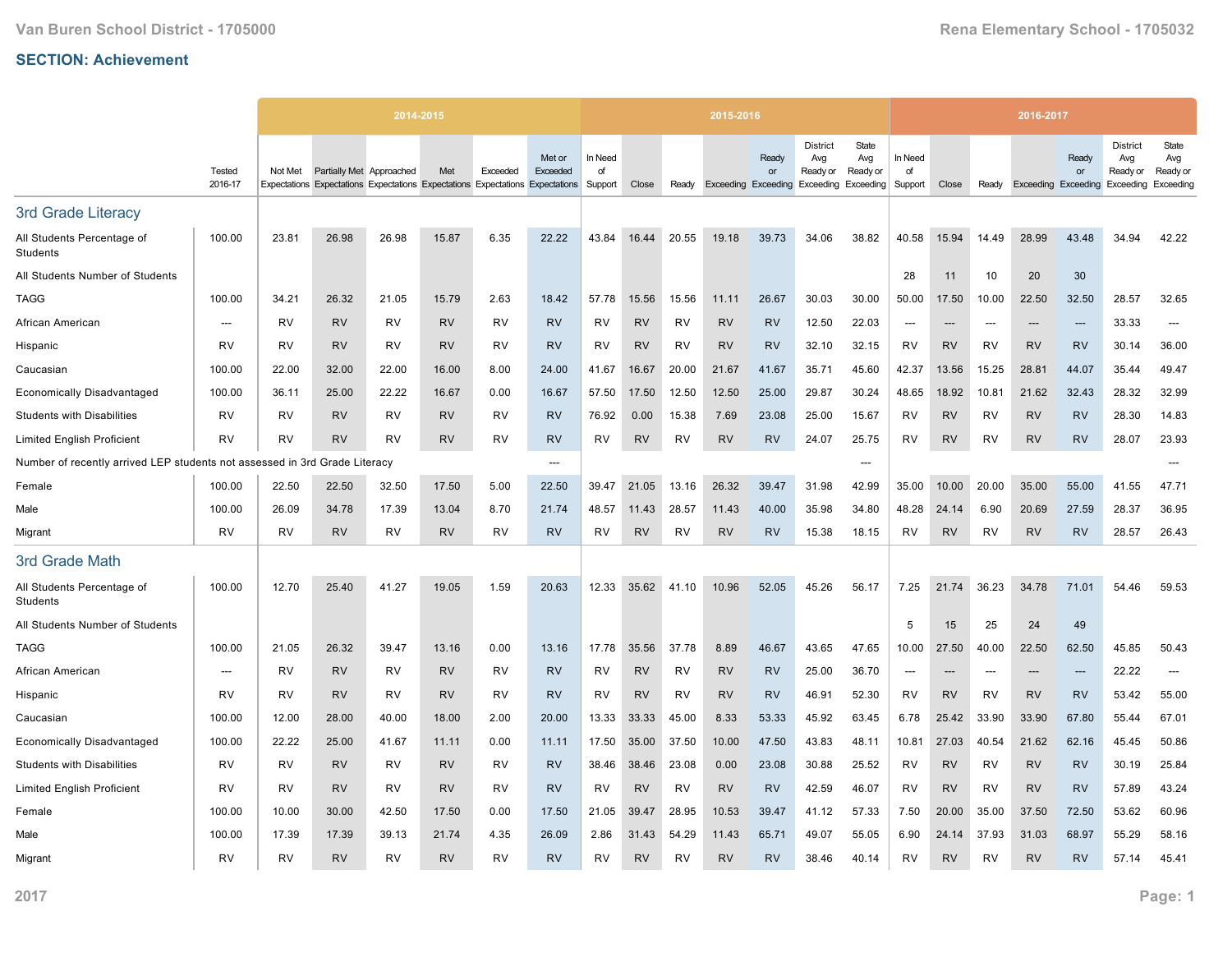|                                                             |                   |         |                          | 2014-2015                                                                     |           |                |                    |                          |           |           | 2015-2016 |                                           |                                                                  |                          |                          |           |           | 2016-2017                  |             |                                                 |                                       |
|-------------------------------------------------------------|-------------------|---------|--------------------------|-------------------------------------------------------------------------------|-----------|----------------|--------------------|--------------------------|-----------|-----------|-----------|-------------------------------------------|------------------------------------------------------------------|--------------------------|--------------------------|-----------|-----------|----------------------------|-------------|-------------------------------------------------|---------------------------------------|
|                                                             | Tested<br>2016-17 | Not Met | Partially Met Approached | Expectations Expectations Expectations Expectations Expectations Expectations | Met       | Exceeded       | Met or<br>Exceeded | In Need<br>of<br>Support | Close     | Ready     |           | Ready<br>or<br><b>Exceeding Exceeding</b> | <b>District</b><br>Avg<br>Ready or<br><b>Exceeding Exceeding</b> | State<br>Avg<br>Ready or | In Need<br>of<br>Support | Close     | Ready     | <b>Exceeding Exceeding</b> | Ready<br>or | <b>District</b><br>Avg<br>Ready or<br>Exceeding | State<br>Avg<br>Ready or<br>Exceeding |
| <b>4th Grade Literacy</b>                                   |                   |         |                          |                                                                               |           |                |                    |                          |           |           |           |                                           |                                                                  |                          |                          |           |           |                            |             |                                                 |                                       |
| All Students Percentage of<br>Students                      | 100.00            | 9.30    | 22.09                    | 33.72                                                                         | 29.07     | 5.81           | 34.88              | 40.30                    | 22.39     | 17.91     | 19.40     | 37.31                                     | 41.87                                                            | 40.50                    | 35.21                    | 22.54     | 25.35     | 16.90                      | 42.25       | 43.46                                           | 49.37                                 |
| All Students Number of Students                             |                   |         |                          |                                                                               |           |                |                    |                          |           |           |           |                                           |                                                                  |                          | 25                       | 16        | 18        | 12                         | 30          |                                                 |                                       |
| <b>TAGG</b>                                                 | 100.00            | 16.33   | 22.45                    | 42.86                                                                         | 18.37     | 0.00           | 18.37              | 40.00                    | 28.89     | 17.78     | 13.33     | 31.11                                     | 33.79                                                            | 30.82                    | 40.00                    | 27.50     | 20.00     | 12.50                      | 32.50       | 38.44                                           | 39.14                                 |
| African American                                            | <b>RV</b>         | RV      | <b>RV</b>                | RV                                                                            | <b>RV</b> | <b>RV</b>      | <b>RV</b>          | RV                       | <b>RV</b> | <b>RV</b> | <b>RV</b> | <b>RV</b>                                 | 40.00                                                            | 21.99                    | <b>RV</b>                | <b>RV</b> | <b>RV</b> | <b>RV</b>                  | <b>RV</b>   | 40.00                                           | 29.13                                 |
| Hispanic                                                    | <b>RV</b>         | RV      | <b>RV</b>                | RV                                                                            | <b>RV</b> | RV             | <b>RV</b>          | RV                       | <b>RV</b> | RV        | <b>RV</b> | <b>RV</b>                                 | 34.72                                                            | 35.03                    | RV                       | <b>RV</b> | RV        | <b>RV</b>                  | <b>RV</b>   | 40.45                                           | 42.38                                 |
| Caucasian                                                   | 100.00            | 6.56    | 21.31                    | 36.07                                                                         | 29.51     | 6.56           | 36.07              | 43.14                    | 17.65     | 19.61     | 19.61     | 39.22                                     | 44.76                                                            | 47.25                    | 33.93                    | 25.00     | 25.00     | 16.07                      | 41.07       | 44.97                                           | 57.14                                 |
| <b>Economically Disadvantaged</b>                           | 100.00            | 13.95   | 25.58                    | 39.53                                                                         | 20.93     | 0.00           | 20.93              | 38.10                    | 28.57     | 19.05     | 14.29     | 33.33                                     | 35.02                                                            | 31.22                    | 38.24                    | 29.41     | 17.65     | 14.71                      | 32.35       | 39.00                                           | 39.73                                 |
| <b>Students with Disabilities</b>                           | RV                | 50.00   | 8.33                     | 25.00                                                                         | 16.67     | 0.00           | 16.67              | 70.00                    | 10.00     | 10.00     | 10.00     | 20.00                                     | 20.25                                                            | 14.44                    | RV                       | <b>RV</b> | RV        | <b>RV</b>                  | <b>RV</b>   | 31.65                                           | 15.77                                 |
| <b>Limited English Proficient</b>                           | <b>RV</b>         | RV      | <b>RV</b>                | <b>RV</b>                                                                     | <b>RV</b> | RV             | <b>RV</b>          | RV                       | <b>RV</b> | RV        | <b>RV</b> | <b>RV</b>                                 | 18.60                                                            | 29.60                    | RV                       | <b>RV</b> | RV        | <b>RV</b>                  | <b>RV</b>   | 35.00                                           | 29.23                                 |
| Number of recently arrived LEP students not assessed in 4th |                   |         | Grade Literacy           |                                                                               |           |                | $---$              |                          |           |           |           |                                           |                                                                  | ---                      |                          |           |           |                            |             |                                                 | ---                                   |
| Female                                                      | 100.00            | 9.09    | 18.18                    | 36.36                                                                         | 29.55     | 6.82           | 36.36              | 34.15                    | 26.83     | 17.07     | 21.95     | 39.02                                     | 48.04                                                            | 45.71                    | 35.14                    | 21.62     | 21.62     | 21.62                      | 43.24       | 42.35                                           | 54.73                                 |
| Male                                                        | 100.00            | 9.52    | 26.19                    | 30.95                                                                         | 28.57     | 4.76           | 33.33              | 50.00                    | 15.38     | 19.23     | 15.38     | 34.62                                     | 35.64                                                            | 35.54                    | 35.29                    | 23.53     | 29.41     | 11.76                      | 41.18       | 44.40                                           | 44.21                                 |
| Migrant                                                     | <b>RV</b>         | $---$   | ---                      | $---$                                                                         | $---$     | $---$          | $---$              | $---$                    | $---$     | $---$     | $---$     | $---$                                     | 28.57                                                            | ---                      | <b>RV</b>                | <b>RV</b> | <b>RV</b> | <b>RV</b>                  | <b>RV</b>   | 7.69                                            | 28.29                                 |
| 4th Grade Math                                              |                   |         |                          |                                                                               |           |                |                    |                          |           |           |           |                                           |                                                                  |                          |                          |           |           |                            |             |                                                 |                                       |
| All Students Percentage of<br>Students                      | 100.00            | 10.47   | 33.72                    | 31.40                                                                         | 24.42     | 0.00           | 24.42              | 4.48                     | 32.84     | 53.73     | 8.96      | 62.69                                     | 51.23                                                            | 53.97                    | 4.23                     | 33.80     | 47.89     | 14.08                      | 61.97       | 51.05                                           | 56.27                                 |
| All Students Number of Students                             |                   |         |                          |                                                                               |           |                |                    |                          |           |           |           |                                           |                                                                  |                          | 3                        | 24        | 34        | 10                         | 44          |                                                 |                                       |
| <b>TAGG</b>                                                 | 100.00            | 16.33   | 44.90                    | 26.53                                                                         | 12.24     | 0.00           | 12.24              | 4.44                     | 37.78     | 51.11     | 6.67      | 57.78                                     | 43.45                                                            | 44.95                    | 7.50                     | 25.00     | 57.50     | 10.00                      | 67.50       | 47.98                                           | 46.85                                 |
| African American                                            | <b>RV</b>         | RV      | <b>RV</b>                | <b>RV</b>                                                                     | <b>RV</b> | <b>RV</b>      | <b>RV</b>          | RV                       | <b>RV</b> | <b>RV</b> | <b>RV</b> | <b>RV</b>                                 | 30.00                                                            | 32.92                    | RV                       | <b>RV</b> | <b>RV</b> | <b>RV</b>                  | <b>RV</b>   | 50.00                                           | 34.55                                 |
| Hispanic                                                    | <b>RV</b>         | RV      | <b>RV</b>                | RV                                                                            | <b>RV</b> | RV             | <b>RV</b>          | RV                       | <b>RV</b> | RV        | <b>RV</b> | <b>RV</b>                                 | 43.06                                                            | 46.72                    | <b>RV</b>                | <b>RV</b> | RV        | <b>RV</b>                  | <b>RV</b>   | 42.22                                           | 50.41                                 |
| Caucasian                                                   | 100.00            | 6.56    | 34.43                    | 36.07                                                                         | 22.95     | 0.00           | 22.95              | 3.92                     | 31.37     | 54.90     | 9.80      | 64.71                                     | 53.50                                                            | 61.90                    | 3.57                     | 35.71     | 44.64     | 16.07                      | 60.71       | 54.03                                           | 64.37                                 |
| <b>Economically Disadvantaged</b>                           | 100.00            | 18.60   | 44.19                    | 30.23                                                                         | 6.98      | 0.00           | 6.98               | 4.76                     | 35.71     | 52.38     | 7.14      | 59.52                                     | 44.04                                                            | 45.52                    | 5.88                     | 26.47     | 58.82     | 8.82                       | 67.65       | 48.50                                           | 47.44                                 |
| <b>Students with Disabilities</b>                           | RV                | 16.67   | 58.33                    | 8.33                                                                          | 16.67     | 0.00           | 16.67              | 20.00                    | 40.00     | 40.00     | 0.00      | 40.00                                     | 27.85                                                            | 22.57                    | RV                       | <b>RV</b> | RV        | <b>RV</b>                  | <b>RV</b>   | 31.65                                           | 22.10                                 |
| <b>Limited English Proficient</b>                           | RV                | RV      | <b>RV</b>                | RV                                                                            | <b>RV</b> | <b>RV</b>      | <b>RV</b>          | RV                       | <b>RV</b> | RV        | <b>RV</b> | <b>RV</b>                                 | 32.56                                                            | 41.51                    | RV                       | <b>RV</b> | RV        | <b>RV</b>                  | <b>RV</b>   | 36.07                                           | 38.78                                 |
| Female                                                      | 100.00            | 15.91   | 34.09                    | 31.82                                                                         | 18.18     | 0.00           | 18.18              | 2.44                     | 34.15     | 56.10     | 7.32      | 63.41                                     | 50.49                                                            | 55.27                    | 5.41                     | 32.43     | 48.65     | 13.51                      | 62.16       | 47.72                                           | 57.01                                 |
| Male                                                        | 100.00            | 4.76    | 33.33                    | 30.95                                                                         | 30.95     | 0.00           | 30.95              | 7.69                     | 30.77     | 50.00     | 11.54     | 61.54                                     | 51.98                                                            | 52.72                    | 2.94                     | 35.29     | 47.06     | 14.71                      | 61.76       | 53.88                                           | 55.56                                 |
| Migrant                                                     | <b>RV</b>         | $---$   | $---$                    | ---                                                                           | $---$     | $\overline{a}$ | $---$              | $---$                    | $---$     |           |           | $---$                                     | 42.86                                                            | ---                      | RV                       | <b>RV</b> | <b>RV</b> | <b>RV</b>                  | <b>RV</b>   | 23.08                                           | 40.32                                 |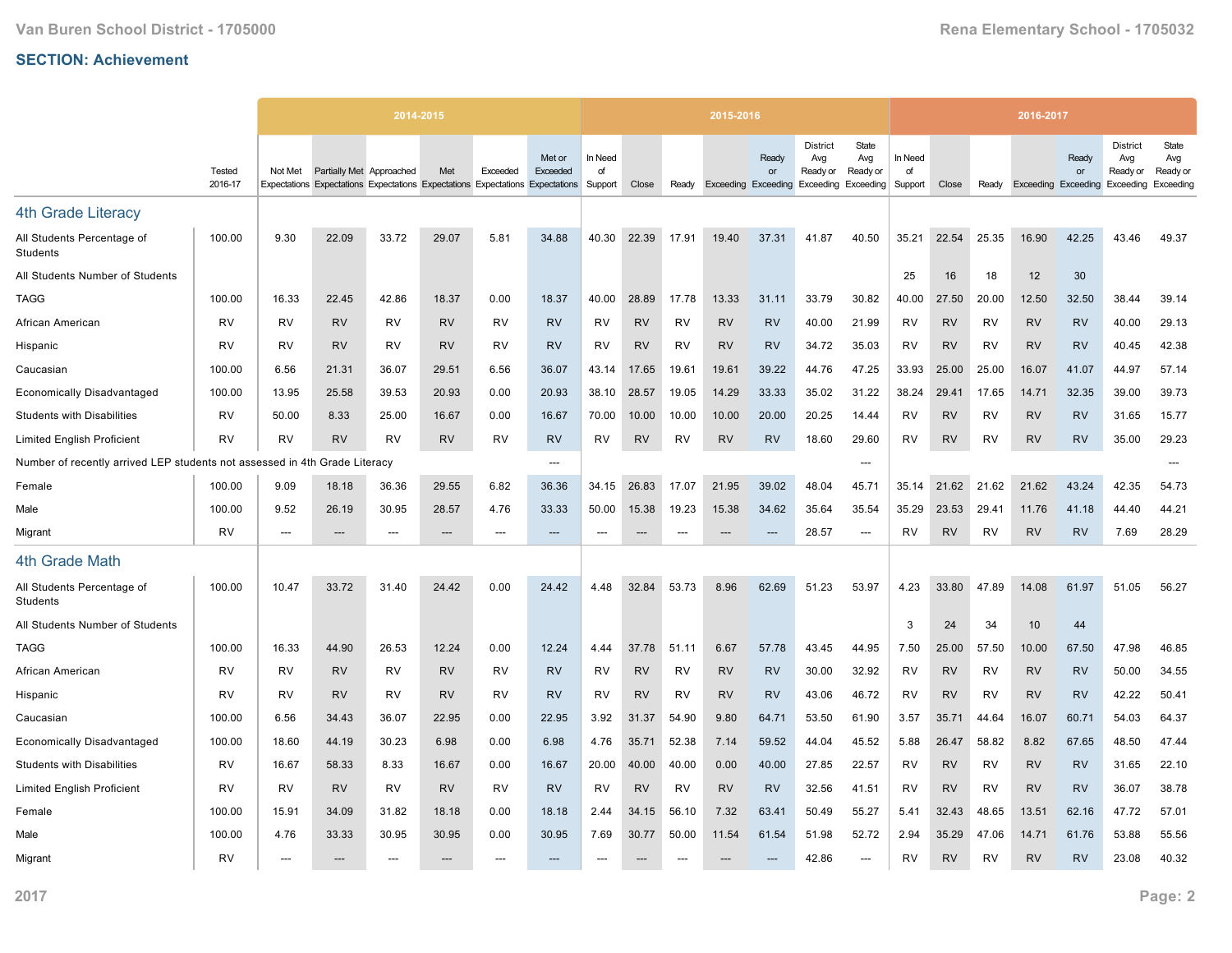|                                                                            |                   |           |                          | 2014-2015 |           |                |                                                                                                     |                          |           |           | 2015-2016 |                                           |                                                                  |                          |                          |           |           | 2016-2017                  |             |                                                 |                                       |
|----------------------------------------------------------------------------|-------------------|-----------|--------------------------|-----------|-----------|----------------|-----------------------------------------------------------------------------------------------------|--------------------------|-----------|-----------|-----------|-------------------------------------------|------------------------------------------------------------------|--------------------------|--------------------------|-----------|-----------|----------------------------|-------------|-------------------------------------------------|---------------------------------------|
|                                                                            | Tested<br>2016-17 | Not Met   | Partially Met Approached |           | Met       | Exceeded       | Met or<br>Exceeded<br>Expectations Expectations Expectations Expectations Expectations Expectations | In Need<br>of<br>Support | Close     | Ready     |           | Ready<br>or<br><b>Exceeding Exceeding</b> | <b>District</b><br>Avg<br>Ready or<br><b>Exceeding Exceeding</b> | State<br>Avg<br>Ready or | In Need<br>of<br>Support | Close     | Ready     | <b>Exceeding Exceeding</b> | Ready<br>or | <b>District</b><br>Avg<br>Ready or<br>Exceeding | State<br>Avg<br>Ready or<br>Exceeding |
| 5th Grade Literacy                                                         |                   |           |                          |           |           |                |                                                                                                     |                          |           |           |           |                                           |                                                                  |                          |                          |           |           |                            |             |                                                 |                                       |
| All Students Percentage of<br>Students                                     | 100.00            | 20.24     | 26.19                    | 21.43     | 32.14     | 0.00           | 32.14                                                                                               | 18.82                    | 22.35     | 29.41     | 29.41     | 58.82                                     | 48.39                                                            | 50.47                    | 15.52                    | 25.86     | 27.59     | 31.03                      | 58.62       | 58.67                                           | 55.45                                 |
| All Students Number of Students                                            |                   |           |                          |           |           |                |                                                                                                     |                          |           |           |           |                                           |                                                                  |                          | 9                        | 15        | 16        | 18                         | 34          |                                                 |                                       |
| <b>TAGG</b>                                                                | 100.00            | 30.61     | 34.69                    | 18.37     | 16.33     | 0.00           | 16.33                                                                                               | 28.00                    | 24.00     | 28.00     | 20.00     | 48.00                                     | 40.79                                                            | 39.77                    | 21.05                    | 28.95     | 23.68     | 26.32                      | 50.00       | 49.45                                           | 45.13                                 |
| African American                                                           | <b>RV</b>         | RV        | <b>RV</b>                | RV        | <b>RV</b> | <b>RV</b>      | <b>RV</b>                                                                                           | RV                       | <b>RV</b> | <b>RV</b> | <b>RV</b> | <b>RV</b>                                 | 0.00                                                             | 31.03                    | RV                       | <b>RV</b> | <b>RV</b> | <b>RV</b>                  | <b>RV</b>   | 45.45                                           | 34.60                                 |
| Hispanic                                                                   | <b>RV</b>         | RV        | <b>RV</b>                | RV        | <b>RV</b> | RV             | <b>RV</b>                                                                                           | RV                       | <b>RV</b> | RV        | <b>RV</b> | <b>RV</b>                                 | 32.81                                                            | 41.83                    | RV                       | <b>RV</b> | RV        | <b>RV</b>                  | <b>RV</b>   | 57.89                                           | 50.84                                 |
| Caucasian                                                                  | 100.00            | 23.33     | 26.67                    | 21.67     | 28.33     | 0.00           | 28.33                                                                                               | 18.33                    | 23.33     | 28.33     | 30.00     | 58.33                                     | 51.22                                                            | 58.09                    | 13.95                    | 27.91     | 27.91     | 30.23                      | 58.14       | 60.23                                           | 62.71                                 |
| <b>Economically Disadvantaged</b>                                          | 100.00            | 30.43     | 32.61                    | 19.57     | 17.39     | 0.00           | 17.39                                                                                               | 28.26                    | 23.91     | 28.26     | 19.57     | 47.83                                     | 41.51                                                            | 40.64                    | 15.15                    | 30.30     | 24.24     | 30.30                      | 54.55       | 52.14                                           | 46.03                                 |
| <b>Students with Disabilities</b>                                          | RV                | RV        | <b>RV</b>                | RV        | <b>RV</b> | RV             | <b>RV</b>                                                                                           | 72.73                    | 18.18     | 9.09      | 0.00      | 9.09                                      | 10.14                                                            | 14.08                    | RV                       | <b>RV</b> | RV        | <b>RV</b>                  | <b>RV</b>   | 27.78                                           | 16.29                                 |
| <b>Limited English Proficient</b>                                          | <b>RV</b>         | RV        | <b>RV</b>                | RV        | <b>RV</b> | RV             | <b>RV</b>                                                                                           | RV                       | <b>RV</b> | RV        | <b>RV</b> | <b>RV</b>                                 | 34.21                                                            | 31.91                    | RV                       | <b>RV</b> | RV        | <b>RV</b>                  | <b>RV</b>   | 42.22                                           | 38.96                                 |
| Number of recently arrived LEP students not assessed in 5th Grade Literacy |                   |           |                          |           |           |                | $\overline{\phantom{a}}$                                                                            |                          |           |           |           |                                           |                                                                  | ---                      |                          |           |           |                            |             |                                                 | ---                                   |
| Female                                                                     | 100.00            | 11.63     | 25.58                    | 20.93     | 41.86     | 0.00           | 41.86                                                                                               | 12.20                    | 29.27     | 29.27     | 29.27     | 58.54                                     | 50.54                                                            | 56.95                    | 13.51                    | 27.03     | 24.32     | 35.14                      | 59.46       | 64.68                                           | 62.73                                 |
| Male                                                                       | 100.00            | 29.27     | 26.83                    | 21.95     | 21.95     | 0.00           | 21.95                                                                                               | 25.00                    | 15.91     | 29.55     | 29.55     | 59.09                                     | 46.58                                                            | 44.34                    | 19.05                    | 23.81     | 33.33     | 23.81                      | 57.14       | 52.36                                           | 48.53                                 |
| Migrant                                                                    | $---$             | $---$     | $---$                    | $---$     | $---$     | $---$          | $---$                                                                                               | $---$                    | $---$     | $---$     | $---$     | $---$                                     | 33.33                                                            | ---                      | $---$                    | $---$     | $---$     | $\overline{\phantom{a}}$   | $---$       | 60.00                                           | $---$                                 |
| 5th Grade Math                                                             |                   |           |                          |           |           |                |                                                                                                     |                          |           |           |           |                                           |                                                                  |                          |                          |           |           |                            |             |                                                 |                                       |
| All Students Percentage of<br>Students                                     | 100.00            | 19.05     | 36.90                    | 17.86     | 23.81     | 2.38           | 26.19                                                                                               | 7.06                     | 36.47     | 44.71     | 11.76     | 56.47                                     | 44.91                                                            | 48.57                    | 10.34                    | 46.55     | 32.76     | 10.34                      | 43.10       | 50.38                                           | 53.28                                 |
| All Students Number of Students                                            |                   |           |                          |           |           |                |                                                                                                     |                          |           |           |           |                                           |                                                                  |                          | 6                        | 27        | 19        | $6\phantom{1}$             | 25          |                                                 |                                       |
| <b>TAGG</b>                                                                | 100.00            | 28.57     | 40.82                    | 16.33     | 14.29     | 0.00           | 14.29                                                                                               | 10.00                    | 44.00     | 40.00     | 6.00      | 46.00                                     | 38.27                                                            | 39.02                    | 10.53                    | 50.00     | 36.84     | 2.63                       | 39.47       | 43.48                                           | 43.19                                 |
| African American                                                           | <b>RV</b>         | <b>RV</b> | <b>RV</b>                | <b>RV</b> | <b>RV</b> | <b>RV</b>      | <b>RV</b>                                                                                           | RV                       | <b>RV</b> | <b>RV</b> | <b>RV</b> | <b>RV</b>                                 | 0.00                                                             | 28.63                    | RV                       | <b>RV</b> | <b>RV</b> | <b>RV</b>                  | <b>RV</b>   | 36.36                                           | 29.83                                 |
| Hispanic                                                                   | <b>RV</b>         | RV        | <b>RV</b>                | RV        | <b>RV</b> | RV             | <b>RV</b>                                                                                           | RV                       | <b>RV</b> | RV        | <b>RV</b> | <b>RV</b>                                 | 31.25                                                            | 43.24                    | <b>RV</b>                | <b>RV</b> | RV        | <b>RV</b>                  | <b>RV</b>   | 48.68                                           | 48.33                                 |
| Caucasian                                                                  | 100.00            | 23.33     | 36.67                    | 16.67     | 20.00     | 3.33           | 23.33                                                                                               | 3.33                     | 31.67     | 53.33     | 11.67     | 65.00                                     | 49.48                                                            | 55.75                    | 9.30                     | 44.19     | 34.88     | 11.63                      | 46.51       | 51.52                                           | 61.25                                 |
| <b>Economically Disadvantaged</b>                                          | 100.00            | 28.26     | 39.13                    | 17.39     | 15.22     | 0.00           | 15.22                                                                                               | 10.87                    | 45.65     | 39.13     | 4.35      | 43.48                                     | 38.11                                                            | 39.61                    | 12.12                    | 42.42     | 42.42     | 3.03                       | 45.45       | 45.91                                           | 43.92                                 |
| <b>Students with Disabilities</b>                                          | <b>RV</b>         | RV        | <b>RV</b>                | <b>RV</b> | <b>RV</b> | <b>RV</b>      | <b>RV</b>                                                                                           | 27.27                    | 45.45     | 18.18     | 9.09      | 27.27                                     | 15.94                                                            | 18.03                    | RV                       | <b>RV</b> | <b>RV</b> | <b>RV</b>                  | <b>RV</b>   | 25.00                                           | 18.41                                 |
| <b>Limited English Proficient</b>                                          | RV                | <b>RV</b> | <b>RV</b>                | RV        | <b>RV</b> | <b>RV</b>      | <b>RV</b>                                                                                           | <b>RV</b>                | <b>RV</b> | RV        | <b>RV</b> | <b>RV</b>                                 | 36.84                                                            | 37.14                    | RV                       | <b>RV</b> | RV        | <b>RV</b>                  | <b>RV</b>   | 36.96                                           | 38.46                                 |
| Female                                                                     | 100.00            | 16.28     | 34.88                    | 13.95     | 32.56     | 2.33           | 34.88                                                                                               | 9.76                     | 31.71     | 46.34     | 12.20     | 58.54                                     | 46.74                                                            | 50.23                    | 10.81                    | 45.95     | 35.14     | 8.11                       | 43.24       | 53.23                                           | 54.71                                 |
| Male                                                                       | 100.00            | 21.95     | 39.02                    | 21.95     | 14.63     | 2.44           | 17.07                                                                                               | 4.55                     | 40.91     | 43.18     | 11.36     | 54.55                                     | 43.38                                                            | 47.01                    | 9.52                     | 47.62     | 28.57     | 14.29                      | 42.86       | 47.40                                           | 51.92                                 |
| Migrant                                                                    | $---$             | $---$     | $---$                    | ---       | $---$     | $\overline{a}$ | $---$                                                                                               |                          | $---$     |           |           | ---                                       | 41.67                                                            | ---                      | $---$                    | $---$     |           | ---                        | $---$       | 60.00                                           | ---                                   |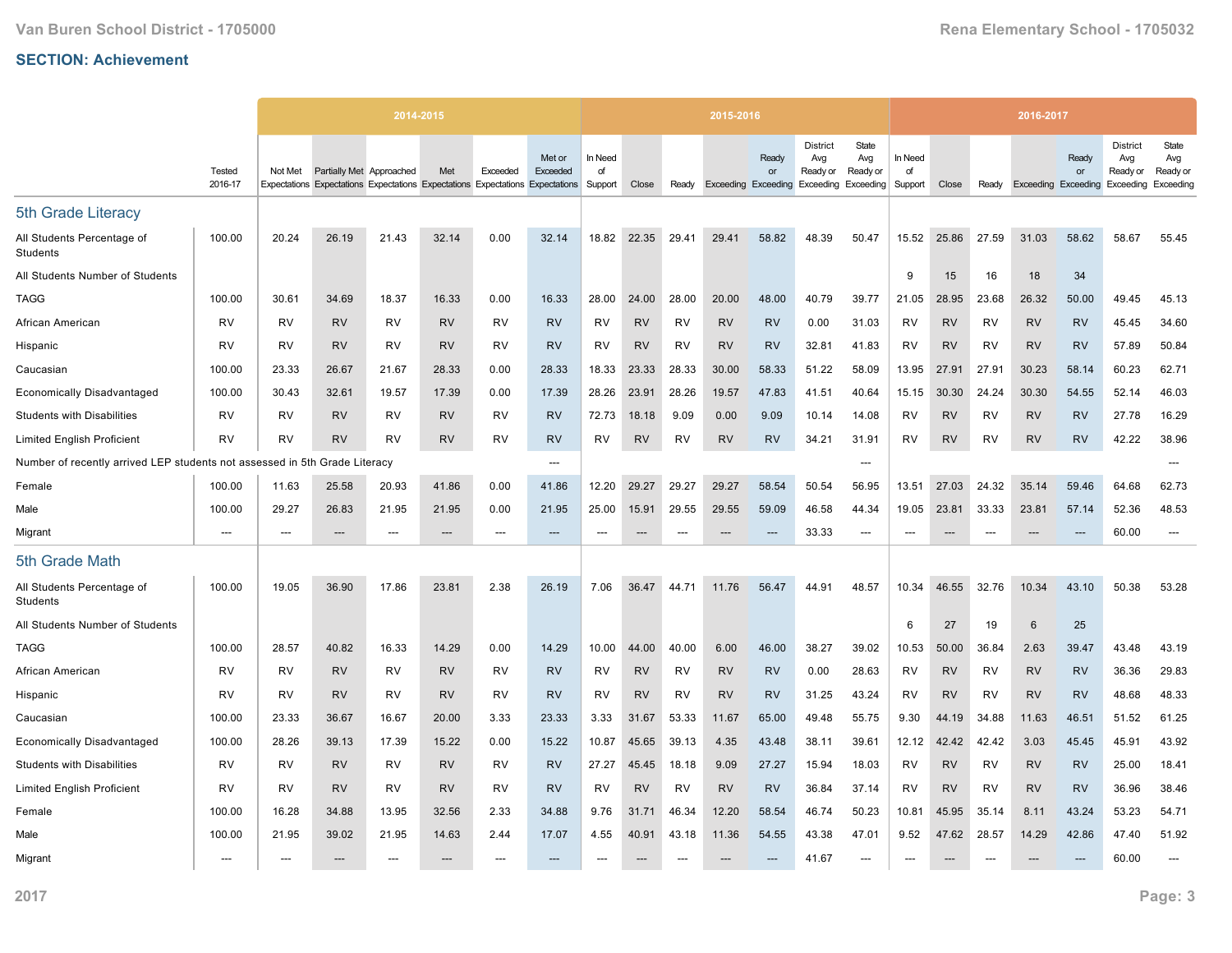|                                     |                   |                |                                   | 2014-2015                |                              |                        |                          |           |           | 2015-2016 |                                           |                                                                  |                          |                          |           |           | 2016-2017                  |                          |                                          |                                       |
|-------------------------------------|-------------------|----------------|-----------------------------------|--------------------------|------------------------------|------------------------|--------------------------|-----------|-----------|-----------|-------------------------------------------|------------------------------------------------------------------|--------------------------|--------------------------|-----------|-----------|----------------------------|--------------------------|------------------------------------------|---------------------------------------|
|                                     | Tested<br>2016-17 | Below<br>Basic | Basic                             |                          | Proficient Advanced Advanced | Prof<br>or             | In Need<br>of<br>Support | Close     | Ready     |           | Ready<br>or<br><b>Exceeding Exceeding</b> | <b>District</b><br>Avg<br>Ready or<br><b>Exceeding Exceeding</b> | State<br>Avg<br>Ready or | In Need<br>of<br>Support | Close     | Ready     | <b>Exceeding Exceeding</b> | Ready<br>or              | District<br>Avg<br>Ready or<br>Exceeding | State<br>Avg<br>Ready or<br>Exceeding |
| 3rd Grade Science                   |                   |                |                                   |                          |                              |                        |                          |           |           |           |                                           |                                                                  |                          |                          |           |           |                            |                          |                                          |                                       |
| All Students Percentage of Students | 100.00            | $---$          | ---                               | ---                      |                              | ---                    | 47.89                    | 16.90     | 19.72     | 15.49     | 35.21                                     | 36.09                                                            | 36.59                    | 42.03                    | 14.49     | 17.39     | 26.09                      | 43.48                    | 33.50                                    | 39.20                                 |
| All Students Number of Students     |                   |                |                                   |                          |                              |                        |                          |           |           |           |                                           |                                                                  |                          | 29                       | 10        | 12        | 18                         | 30                       |                                          |                                       |
| <b>TAGG</b>                         | 100.00            | $---$          | $\hspace{0.05cm} \dashrightarrow$ | $---$                    | --                           | ---                    | 53.49                    | 16.28     | 16.28     | 13.95     | 30.23                                     | 32.48                                                            | 27.50                    | 55.00                    | 17.50     | 12.50     | 15.00                      | 27.50                    | 26.37                                    | 29.35                                 |
| African American                    | ---               | $---$          | $---$                             | $---$                    | ---                          | $---$                  | RV                       | <b>RV</b> | <b>RV</b> | <b>RV</b> | <b>RV</b>                                 | 12.50                                                            | 15.81                    | $---$                    | $---$     | ---       | $---$                      | $\overline{\phantom{a}}$ | 12.50                                    | $\hspace{0.05cm} \ldots$              |
| Hispanic                            | <b>RV</b>         | ---            | ---                               | ---                      | ---                          | ---                    | <b>RV</b>                | <b>RV</b> | <b>RV</b> | <b>RV</b> | <b>RV</b>                                 | 30.38                                                            | 27.21                    | <b>RV</b>                | <b>RV</b> | <b>RV</b> | <b>RV</b>                  | <b>RV</b>                | 27.78                                    | 30.53                                 |
| Caucasian                           | 100.00            | $---$          | $\hspace{0.05cm} \ldots$          | $---$                    | ---                          | $\qquad \qquad \cdots$ | 48.28                    | 15.52     | 17.24     | 18.97     | 36.21                                     | 39.44                                                            | 45.29                    | 44.07                    | 11.86     | 18.64     | 25.42                      | 44.07                    | 34.41                                    | 47.82                                 |
| <b>Economically Disadvantaged</b>   | 100.00            | $---$          | $\hspace{0.05cm} \ldots$          | $---$                    | ---                          | $---$                  | 51.28                    | 17.95     | 15.38     | 15.38     | 30.77                                     | 32.32                                                            | 27.66                    | 56.76                    | 16.22     | 13.51     | 13.51                      | 27.03                    | 26.33                                    | 29.48                                 |
| <b>Students with Disabilities</b>   | <b>RV</b>         | ---            | ---                               | ---                      | ---                          | ---                    | 90.91                    | 0.00      | 0.00      | 9.09      | 9.09                                      | 14.29                                                            | 11.58                    | <b>RV</b>                | <b>RV</b> | <b>RV</b> | <b>RV</b>                  | <b>RV</b>                | 9.09                                     | 12.04                                 |
| <b>Limited English Proficient</b>   | <b>RV</b>         | $---$          | $\hspace{0.05cm} \cdots$          | $---$                    | ---                          | $---$                  | RV                       | <b>RV</b> | <b>RV</b> | <b>RV</b> | <b>RV</b>                                 | 22.64                                                            | 20.54                    | <b>RV</b>                | <b>RV</b> | <b>RV</b> | <b>RV</b>                  | <b>RV</b>                | 28.07                                    | 18.26                                 |
| Female                              | 100.00            | $\overline{a}$ | ---                               | $---$                    | ---                          | ---                    | 55.26                    | 13.16     | 23.68     | 7.89      | 31.58                                     | 32.99                                                            | 36.94                    | 35.00                    | 17.50     | 17.50     | 30.00                      | 47.50                    | 33.50                                    | 40.81                                 |
| Male                                | 100.00            | $---$          | $\hspace{0.05cm} \cdots$          | ---                      | ---                          | ---                    | 39.39                    | 21.21     | 15.15     | 24.24     | 39.39                                     | 39.11                                                            | 36.25                    | 51.72                    | 10.34     | 17.24     | 20.69                      | 37.93                    | 33.50                                    | 37.63                                 |
| Migrant                             | <b>RV</b>         | $---$          | $---$                             | $---$                    | ---                          | $---$                  | <b>RV</b>                | <b>RV</b> | <b>RV</b> | <b>RV</b> | <b>RV</b>                                 | 7.69                                                             | 16.44                    | <b>RV</b>                | <b>RV</b> | <b>RV</b> | <b>RV</b>                  | <b>RV</b>                | 28.57                                    | 21.93                                 |
| 4th Grade Science                   |                   |                |                                   |                          |                              |                        |                          |           |           |           |                                           |                                                                  |                          |                          |           |           |                            |                          |                                          |                                       |
| All Students Percentage of Students | 100.00            |                |                                   |                          |                              |                        | 43.08                    | 27.69     | 18.46     | 10.77     | 29.23                                     | 33.76                                                            | 39.09                    | 22.54                    | 26.76     | 38.03     | 12.68                      | 50.70                    | 39.12                                    | 43.49                                 |
| All Students Number of Students     |                   |                |                                   |                          |                              |                        |                          |           |           |           |                                           |                                                                  |                          | 16                       | 19        | 27        | 9                          | 36                       |                                          |                                       |
| <b>TAGG</b>                         | 100.00            | ---            | $\hspace{0.05cm} \ldots$          | $\overline{\phantom{a}}$ | ---                          | ---                    | 48.84                    | 32.56     | 11.63     | 6.98      | 18.60                                     | 26.55                                                            | 29.06                    | 25.00                    | 25.00     | 40.00     | 10.00                      | 50.00                    | 33.22                                    | 33.58                                 |
| African American                    | RV                | ---            | ---                               | ---                      |                              | ---                    | RV                       | <b>RV</b> | RV        | <b>RV</b> | <b>RV</b>                                 | 22.22                                                            | 17.59                    | RV                       | <b>RV</b> | RV        | <b>RV</b>                  | <b>RV</b>                | 33.33                                    | 22.11                                 |
| Hispanic                            | <b>RV</b>         | $---$          | $---$                             | $---$                    | ---                          | $---$                  | <b>RV</b>                | <b>RV</b> | <b>RV</b> | <b>RV</b> | RV                                        | 26.09                                                            | 29.66                    | <b>RV</b>                | <b>RV</b> | <b>RV</b> | <b>RV</b>                  | <b>RV</b>                | 28.74                                    | 33.89                                 |
| Caucasian                           | 100.00            | $---$          | $\hspace{0.05cm} \dashrightarrow$ | $---$                    | ---                          | ---                    | 44.90                    | 24.49     | 16.33     | 14.29     | 30.61                                     | 35.14                                                            | 47.68                    | 25.00                    | 25.00     | 39.29     | 10.71                      | 50.00                    | 42.20                                    | 52.37                                 |
| <b>Economically Disadvantaged</b>   | 100.00            | $---$          | $\hspace{0.05cm} \ldots$          | $---$                    | ---                          | ---                    | 47.50                    | 32.50     | 12.50     | 7.50      | 20.00                                     | 27.76                                                            | 29.30                    | 26.47                    | 23.53     | 44.12     | 5.88                       | 50.00                    | 33.92                                    | 34.01                                 |
| <b>Students with Disabilities</b>   | <b>RV</b>         | $---$          | $---$                             | $---$                    | ---                          | $---$                  | RV                       | <b>RV</b> | <b>RV</b> | <b>RV</b> | <b>RV</b>                                 | 3.13                                                             | 10.75                    | <b>RV</b>                | <b>RV</b> | RV        | <b>RV</b>                  | <b>RV</b>                | 6.67                                     | 11.26                                 |
| <b>Limited English Proficient</b>   | RV                |                | $\hspace{0.05cm} \cdots$          | ---                      | ---                          | ---                    | RV                       | <b>RV</b> | RV        | <b>RV</b> | <b>RV</b>                                 | 14.29                                                            | 23.24                    | RV                       | <b>RV</b> | RV        | <b>RV</b>                  | <b>RV</b>                | 22.03                                    | 20.12                                 |
| Female                              | 100.00            | $---$          | $\hspace{0.05cm} \ldots$          | $---$                    | $---$                        | $---$                  | 39.02                    | 31.71     | 21.95     | 7.32      | 29.27                                     | 35.64                                                            | 40.19                    | 24.32                    | 32.43     | 35.14     | 8.11                       | 43.24                    | 34.36                                    | 44.04                                 |
| Male                                | 100.00            | $---$          | $\hspace{0.05cm} \ldots$          | $---$                    | ---                          | $---$                  | 50.00                    | 20.83     | 12.50     | 16.67     | 29.17                                     | 31.75                                                            | 38.03                    | 20.59                    | 20.59     | 41.18     | 17.65                      | 58.82                    | 43.46                                    | 42.94                                 |
| Migrant                             | <b>RV</b>         |                | ---                               |                          |                              |                        |                          |           |           |           |                                           | 14.29                                                            | $---$                    | <b>RV</b>                | <b>RV</b> | <b>RV</b> | <b>RV</b>                  | <b>RV</b>                | 15.38                                    | 22.31                                 |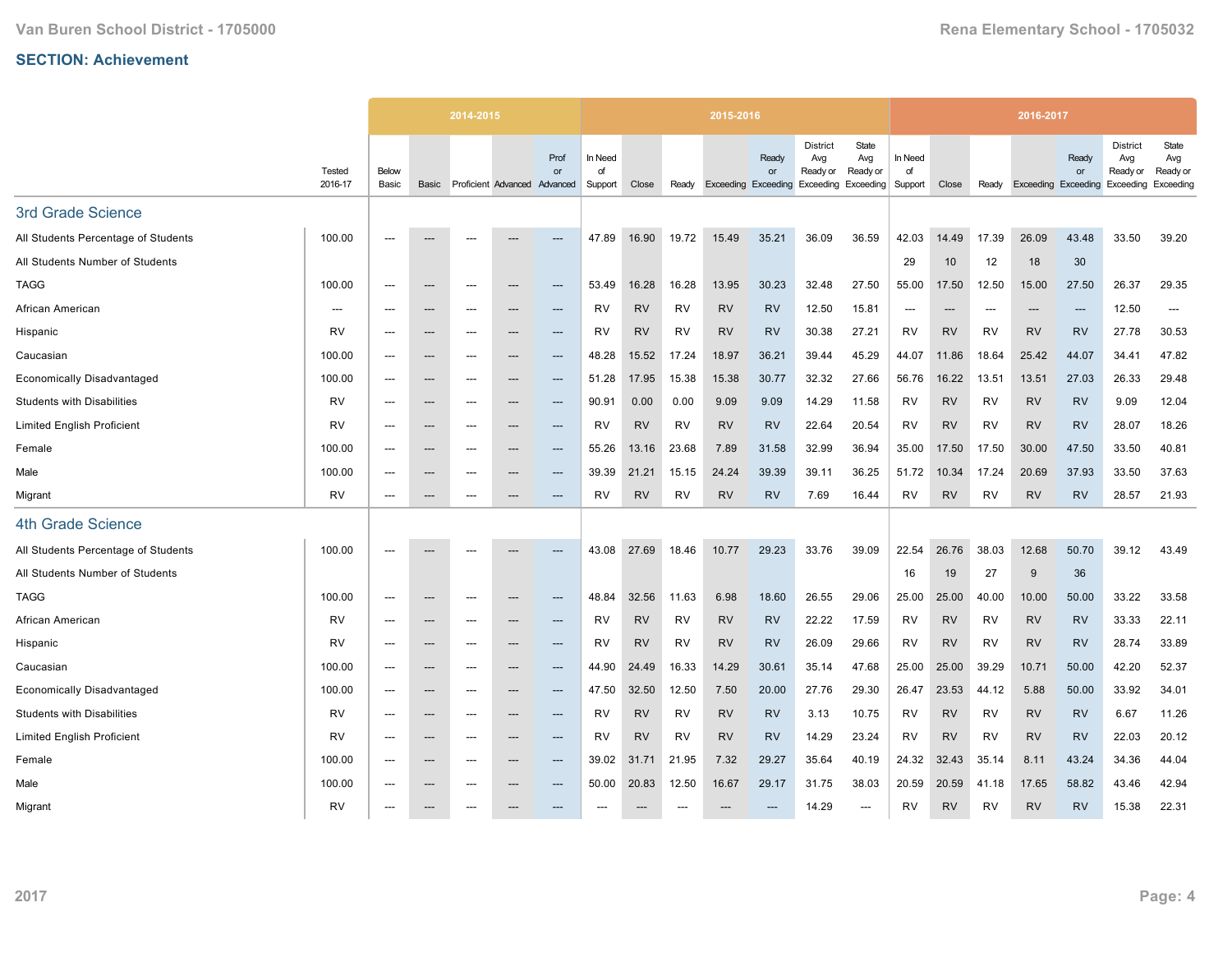|                                     |                   |                |           | 2014-2015 |                              |            |                          |           |           | 2015-2016                  |                                |                                                           |                          |                         |           |           | 2016-2017      |                          |                                                 |                                       |
|-------------------------------------|-------------------|----------------|-----------|-----------|------------------------------|------------|--------------------------|-----------|-----------|----------------------------|--------------------------------|-----------------------------------------------------------|--------------------------|-------------------------|-----------|-----------|----------------|--------------------------|-------------------------------------------------|---------------------------------------|
|                                     | Tested<br>2016-17 | Below<br>Basic | Basic     |           | Proficient Advanced Advanced | Prof<br>or | In Need<br>Ωt<br>Support | Close     | Ready     | <b>Exceeding Exceeding</b> | Ready<br>$\alpha$ <sup>r</sup> | <b>District</b><br>Avg<br>Ready or<br>Exceeding Exceeding | State<br>Avg<br>Ready or | In Need<br>d<br>Support | Close     | Ready     | Exceeding      | Ready<br>or<br>Exceeding | <b>District</b><br>Avg<br>Ready or<br>Exceeding | State<br>Avg<br>Ready or<br>Exceeding |
| 5th Grade Science                   |                   |                |           |           |                              |            |                          |           |           |                            |                                |                                                           |                          |                         |           |           |                |                          |                                                 |                                       |
| All Students Percentage of Students | 100.00            | 10.47          | 39.53     | 34.88     | 15.12                        | 50.00      | 21.18                    | 28.24     | 34.12     | 16.47                      | 50.59                          | 37.62                                                     | 39.56                    | 18.97                   | 39.66     | 29.31     | 12.07          | 41.38                    | 44.53                                           | 42.81                                 |
| All Students Number of Students     |                   |                |           |           |                              |            |                          |           |           |                            |                                |                                                           |                          | 11                      | 23        | 17        | $\overline{7}$ | 24                       |                                                 |                                       |
| <b>TAGG</b>                         | 100.00            | 16.00          | 48.00     | 26.00     | 10.00                        | 36.00      | 30.00                    | 22.00     | 34.00     | 14.00                      | 48.00                          | 31.65                                                     | 29.59                    | 23.68                   | 31.58     | 36.84     | 7.89           | 44.74                    | 36.59                                           | 32.67                                 |
| African American                    | <b>RV</b>         | <b>RV</b>      | <b>RV</b> | RV        | <b>RV</b>                    | <b>RV</b>  | <b>RV</b>                | <b>RV</b> | RV        | <b>RV</b>                  | <b>RV</b>                      | 10.00                                                     | 16.29                    | RV                      | <b>RV</b> | RV        | <b>RV</b>      | <b>RV</b>                | 36.36                                           | 18.20                                 |
| Hispanic                            | <b>RV</b>         | <b>RV</b>      | <b>RV</b> | <b>RV</b> | <b>RV</b>                    | <b>RV</b>  | <b>RV</b>                | <b>RV</b> | <b>RV</b> | <b>RV</b>                  | <b>RV</b>                      | 18.46                                                     | 33.78                    | <b>RV</b>               | <b>RV</b> | <b>RV</b> | <b>RV</b>      | <b>RV</b>                | 38.16                                           | 37.20                                 |
| Caucasian                           | 100.00            | 14.52          | 38.71     | 32.26     | 14.52                        | 46.77      | 20.00                    | 25.00     | 36.67     | 18.33                      | 55.00                          | 42.86                                                     | 47.79                    | 23.26                   | 39.53     | 23.26     | 13.95          | 37.21                    | 46.21                                           | 51.34                                 |
| <b>Economically Disadvantaged</b>   | 100.00            | 12.77          | 48.94     | 27.66     | 10.64                        | 38.30      | 30.43                    | 21.74     | 32.61     | 15.22                      | 47.83                          | 32.33                                                     | 29.92                    | 24.24                   | 24.24     | 42.42     | 9.09           | 51.52                    | 38.13                                           | 32.85                                 |
| <b>Students with Disabilities</b>   | <b>RV</b>         | 40.00          | 50.00     | 10.00     | 0.00                         | 10.00      | 63.64                    | 9.09      | 18.18     | 9.09                       | 27.27                          | 11.43                                                     | 14.53                    | <b>RV</b>               | <b>RV</b> | <b>RV</b> | <b>RV</b>      | <b>RV</b>                | 18.06                                           | 16.60                                 |
| <b>Limited English Proficient</b>   | <b>RV</b>         | <b>RV</b>      | <b>RV</b> | RV        | <b>RV</b>                    | <b>RV</b>  | <b>RV</b>                | <b>RV</b> | RV        | <b>RV</b>                  | <b>RV</b>                      | 21.05                                                     | 27.09                    | RV                      | <b>RV</b> | RV        | <b>RV</b>      | <b>RV</b>                | 30.43                                           | 27.08                                 |
| Female                              | 100.00            | 11.63          | 34.88     | 32.56     | 20.93                        | 53.49      | 17.07                    | 34.15     | 29.27     | 19.51                      | 48.78                          | 34.59                                                     | 40.46                    | 16.22                   | 48.65     | 29.73     | 5.41           | 35.14                    | 45.77                                           | 42.85                                 |
| Male                                | 100.00            | 9.30           | 44.19     | 37.21     | 9.30                         | 46.51      | 25.00                    | 22.73     | 38.64     | 13.64                      | 52.27                          | 40.18                                                     | 38.72                    | 23.81                   | 23.81     | 28.57     | 23.81          | 52.38                    | 43.23                                           | 42.76                                 |
| Migrant                             | ---               | ---            | $---$     |           | $---$                        | $---$      | ---                      | ---       |           |                            |                                | 16.67                                                     | ---                      | $---$                   | $---$     | $---$     | $---$          | $---$                    | 20.00                                           | ---                                   |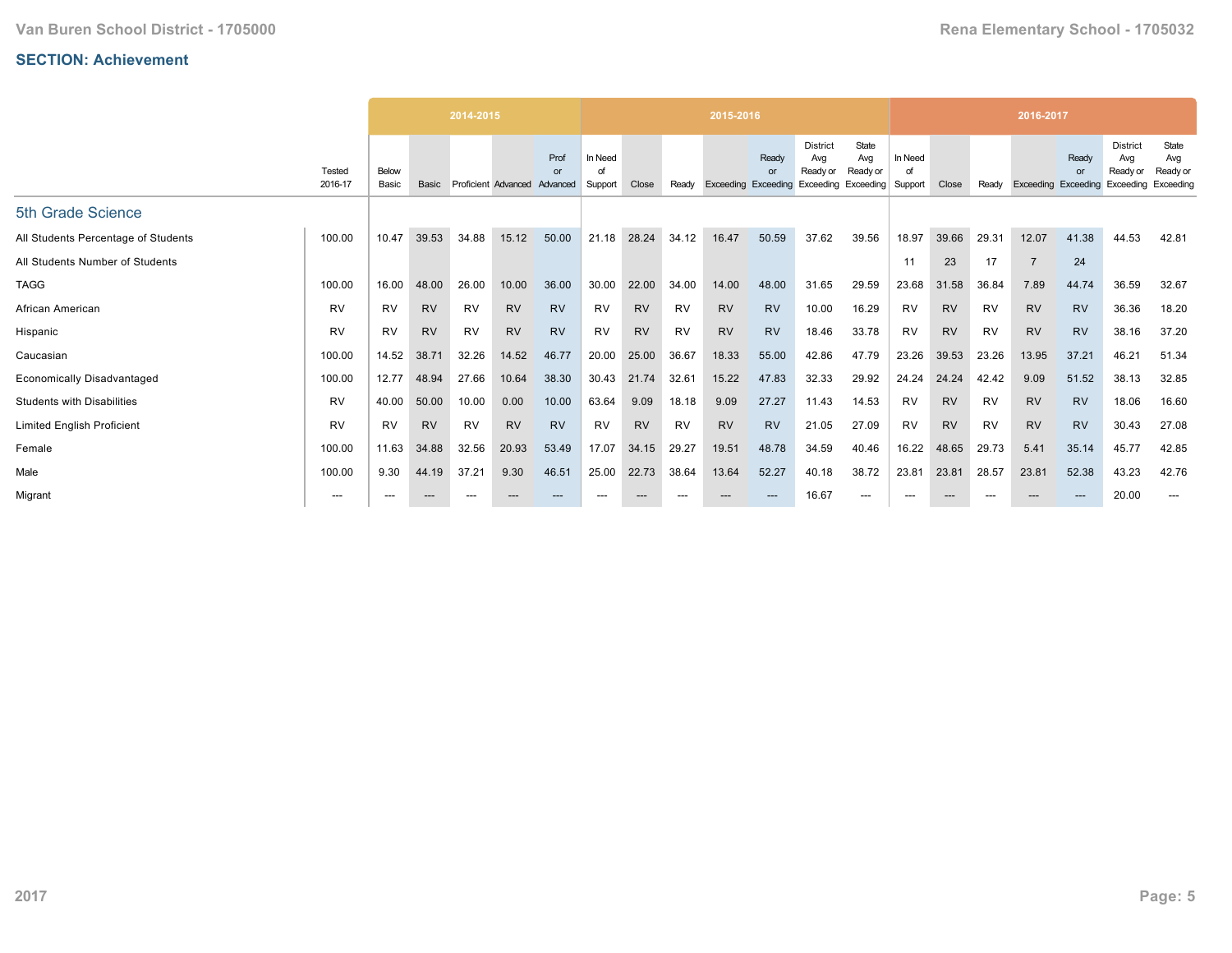## **SECTION: Achievement - Value-Added Student Academic Growth**

|                                   |                                 | 2014-2015                             |                                        |                           |                                 |                                       | 2015-2016                              |                           |                                 | 2016-2017                             |                                        |                           |
|-----------------------------------|---------------------------------|---------------------------------------|----------------------------------------|---------------------------|---------------------------------|---------------------------------------|----------------------------------------|---------------------------|---------------------------------|---------------------------------------|----------------------------------------|---------------------------|
|                                   | Math<br>Value<br>Added<br>Score | <b>ELA</b><br>Value<br>Added<br>Score | Weighted<br>Average<br>$ELA +$<br>Math | School<br>Growth<br>Score | Math<br>Value<br>Added<br>Score | <b>ELA</b><br>Value<br>Added<br>Score | Weighted<br>Average<br>$ELA +$<br>Math | School<br>Growth<br>Score | Math<br>Value<br>Added<br>Score | <b>ELA</b><br>Value<br>Added<br>Score | Weighted<br>Average<br>$ELA +$<br>Math | School<br>Growth<br>Score |
| <b>Combined Population</b>        | $-0.0439$                       | 0.0397                                | $-0.0021$                              | 81                        | 0.0679                          | 0.0691                                | 0.0685                                 | 83                        | 0.0400                          | $-0.0600$                             | $-0.0100$                              | 80                        |
| <b>TAGG</b>                       | ---                             | $---$                                 | ---                                    | $---$                     | ---                             | ---                                   | ---                                    | $---$                     | $---$                           | $---$                                 | $---$                                  | ---                       |
| African American                  | ---                             | $---$                                 | ---                                    | $---$                     | $---$                           | ---                                   | ---                                    | $---$                     | $---$                           | $---$                                 | $---$                                  |                           |
| Hispanic                          | $---$                           | $---$                                 | ---                                    | $---$                     | $---$                           | ---                                   | ---                                    | $---$                     | 0.0700                          | 0.1200                                | 0.0950                                 | 83                        |
| Caucasian                         | ---                             | $---$                                 | ---                                    | ---                       | $---$                           | ---                                   | ---                                    | $---$                     | 0.0300                          | $-0.1000$                             | $-0.0350$                              | 79                        |
| Economically Disadvantaged        | ---                             | $---$                                 | ---                                    | $---$                     | ---                             | ---                                   | ---                                    | $---$                     | 0.0200                          | $-0.0400$                             | $-0.0100$                              | 80                        |
| <b>Students with Disabilities</b> | ---                             | $---$                                 | ---                                    | $---$                     | ---                             | ---                                   | ---                                    | $---$                     | 0.0500                          | $-0.1300$                             | $-0.0400$                              | 79                        |
| <b>Limited English Proficient</b> | ---                             | $---$                                 | ---                                    | $---$                     | $\hspace{0.05cm} \ldots$        | ---                                   | ---                                    | $---$                     | 0.1700                          | 0.1000                                | 0.1350                                 | 85                        |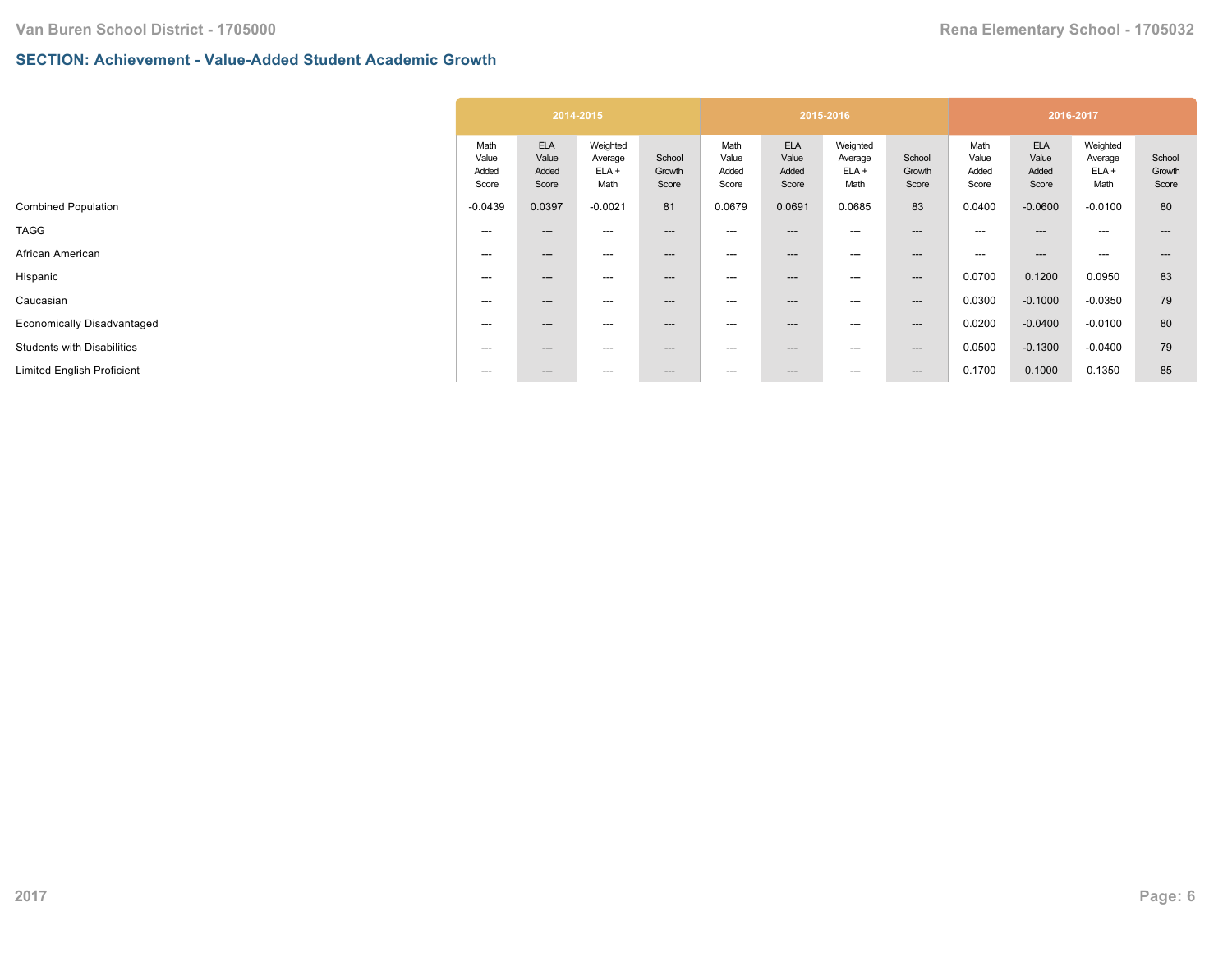|                                       |                                          | 2014-2015                |                                   |                                   | 2015-2016              |                                   |                          | 2016-2017       |                          |
|---------------------------------------|------------------------------------------|--------------------------|-----------------------------------|-----------------------------------|------------------------|-----------------------------------|--------------------------|-----------------|--------------------------|
|                                       | School                                   | <b>District</b>          | <b>State</b>                      | School                            | <b>District</b>        | <b>State</b>                      | School                   | <b>District</b> | <b>State</b>             |
| Grade One Reading Comprehension       | 63                                       | 53                       | 52                                | 56                                | 48                     | 51                                | 60                       | 47              | 50                       |
| Grade One Math Problems               | 57                                       | 41                       | 50                                | 56                                | 37                     | 50                                | 64                       | 43              | 49                       |
| Grade Two Reading Comprehension       | 60                                       | 51                       | 56                                | 64                                | 51                     | 56                                | 54                       | 47              | 54                       |
| Grade Two Math Problems               | 49                                       | 48                       | 54                                | 50                                | 48                     | 54                                | 58                       | 46              | 51                       |
| <b>Grade Three Reading</b>            | $\hspace{0.05cm} \ldots \hspace{0.05cm}$ | $\qquad \qquad \cdots$   | $\hspace{0.05cm} \ldots$          | $\hspace{0.05cm} \ldots$          | ---                    | $\hspace{0.05cm} \ldots$          | $\hspace{0.05cm} \ldots$ | ---             | $\hspace{0.05cm} \ldots$ |
| Grade Three Math                      | ---                                      | ---                      | $\hspace{0.05cm} \dashrightarrow$ | $---$                             | $\qquad \qquad \cdots$ | $\hspace{0.05cm} \dashrightarrow$ | ---                      | ---             | ---                      |
| <b>Grade Four Reading</b>             | $\hspace{0.05cm} \ldots$                 | $\hspace{0.05cm} \ldots$ | $\hspace{0.05cm} \dashrightarrow$ | $\hspace{0.05cm} \dashrightarrow$ | ---                    | $\hspace{0.05cm} \ldots$          | $\hspace{0.05cm} \ldots$ | ---             | $---$                    |
| Grade Four Math                       | ---                                      | ---                      | $\hspace{0.05cm} \dashrightarrow$ | $---$                             | ---                    | $\hspace{0.05cm} \dashrightarrow$ | $---$                    | ---             | $\hspace{0.05cm} \ldots$ |
| <b>Grade Five Reading</b>             | ---                                      | ---                      | $\hspace{0.05cm} \dashrightarrow$ | $---$                             | ---                    | $\hspace{0.05cm} \dashrightarrow$ | $---$                    | ---             | ---                      |
| Grade Five Math                       | ---                                      | $---$                    | $\hspace{0.05cm} \ldots$          | $---$                             | ---                    | $\hspace{0.05cm} \dashrightarrow$ | $---$                    | ---             | $---$                    |
| <b>Grade Five Science</b>             | $\hspace{0.05cm} \ldots \hspace{0.05cm}$ | $\qquad \qquad \cdots$   | $\hspace{0.05cm} \ldots$          | $---$                             | ---                    | $\hspace{0.05cm} \ldots$          | $\qquad \qquad \cdots$   | ---             | $\hspace{0.05cm} \ldots$ |
| <b>Grade Six Reading</b>              | ---                                      | $---$                    | $\hspace{0.05cm} \ldots$          | $---$                             | ---                    | $\hspace{0.05cm} \ldots$          | $\qquad \qquad \cdots$   | ---             | $---$                    |
| Grade Six Math                        | ---                                      | $\hspace{0.05cm} \ldots$ | $\hspace{0.05cm} \dashrightarrow$ | $---$                             | ---                    | $\hspace{0.05cm} \ldots$          | $---$                    | ---             | $\hspace{0.05cm} \ldots$ |
| <b>Grade Seven Reading</b>            | ---                                      | $---$                    | $\hspace{0.05cm} \ldots$          | $---$                             | ---                    | $\hspace{0.05cm} \ldots$          | $\qquad \qquad \cdots$   | ---             | $---$                    |
| Grade Seven Math                      | ---                                      | $---$                    | $\hspace{0.05cm} \dashrightarrow$ | $---$                             | ---                    | $\hspace{0.05cm} \dashrightarrow$ | ---                      | ---             | $---$                    |
| Grade Seven Science                   | ---                                      | $\qquad \qquad \cdots$   | $\hspace{0.05cm} \ldots$          | $---$                             | ---                    | $\hspace{0.05cm} \ldots$          | $\hspace{0.05cm} \ldots$ | ---             | $---$                    |
| <b>Grade Eight Reading</b>            | ---                                      | $---$                    | $---$                             | $---$                             | ---                    | $\hspace{0.05cm} \ldots$          | $---$                    | ---             | $---$                    |
| Grade Eight Math                      | ---                                      | $---$                    | $\hspace{0.05cm} \dashrightarrow$ | $---$                             | ---                    | $\hspace{0.05cm} \dashrightarrow$ | $\qquad \qquad \cdots$   | ---             | $---$                    |
| Grade Nine Reading Comprehension      | ---                                      | $---$                    | $\hspace{0.05cm} \ldots$          | $---$                             | ---                    | $\hspace{0.05cm} \ldots$          | $---$                    | ---             | $\hspace{0.05cm} \ldots$ |
| Grade Nine Math Concepts and Problems | $\hspace{0.05cm}---\hspace{0.05cm}$      | $\hspace{0.05cm} \ldots$ | $\hspace{0.05cm} \ldots$          | ---                               | ---                    | $\hspace{0.05cm} \ldots$          | $\hspace{0.05cm} \ldots$ | ---             | $---$                    |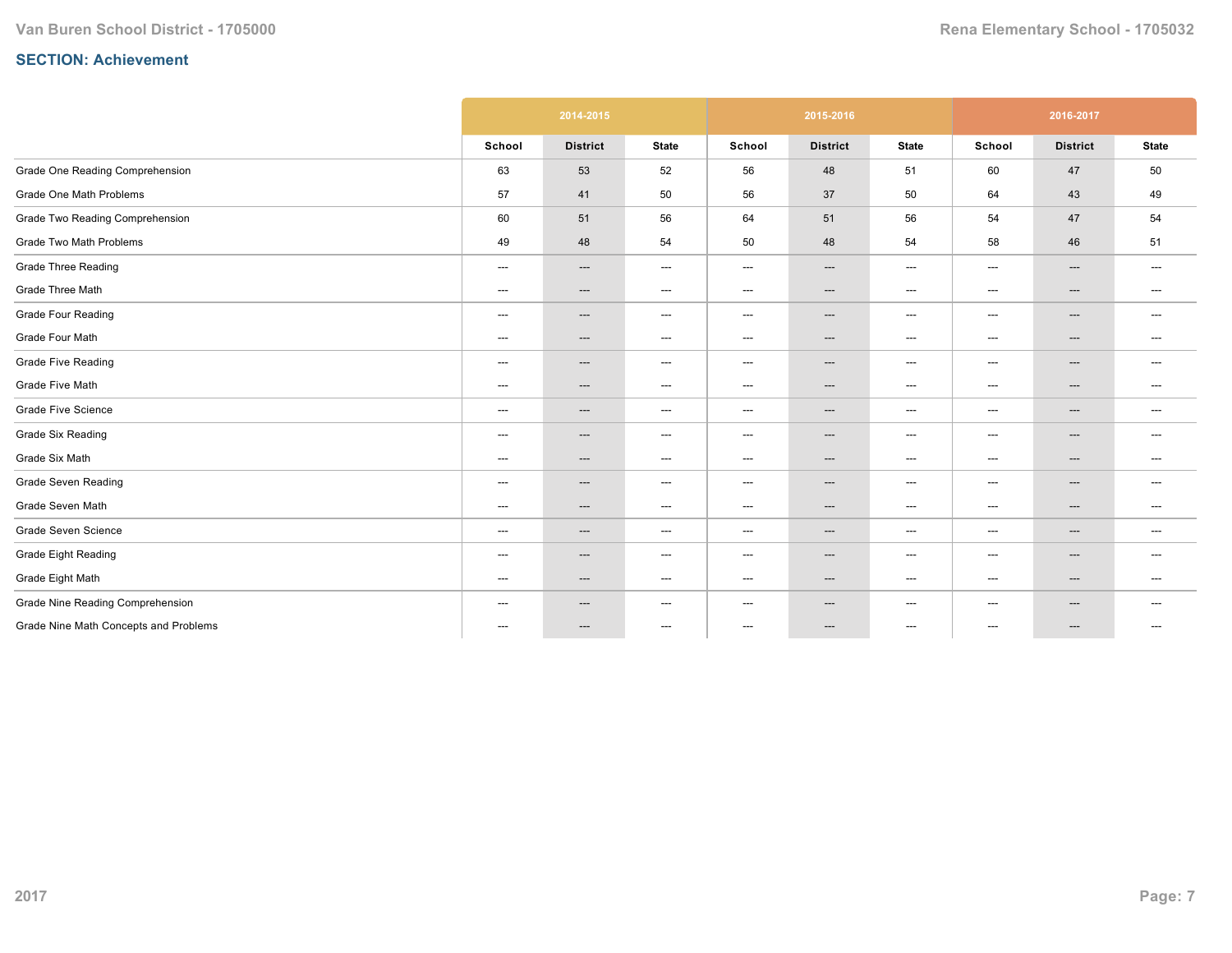|                                                                               |                          | 2014-2015       |              |                          | 2015-2016       |              |        | 2016-2017       |              |
|-------------------------------------------------------------------------------|--------------------------|-----------------|--------------|--------------------------|-----------------|--------------|--------|-----------------|--------------|
|                                                                               | School                   | <b>District</b> | <b>State</b> | School                   | <b>District</b> | <b>State</b> | School | <b>District</b> | <b>State</b> |
| <b>American College Test (ACT)</b>                                            |                          |                 |              |                          |                 |              |        |                 |              |
| Participation in Grade 11 Statewide ACT Administration                        | $\hspace{0.05cm} \cdots$ |                 |              | ---                      | 417             | 31,152       | ---    | 431             | 31,268       |
| Number of Students Taking Universal ACT                                       | $---$                    |                 | 8,790        | $\overline{\phantom{a}}$ |                 |              | ---    |                 |              |
| District Provided Remediation for Students Taking Universal ACT               |                          | ---             | 73           |                          | ---             | $\mathbf 0$  |        | ---             | $\mathsf 0$  |
| * Number of Students in College and Career Readiness Planning Program (CCRPP) | ---                      | 239             | 2,014        | ---                      | 425             | 2,331        | ---    | ---             | ---          |
| Number of Students Taking ACT in Grades 9-11                                  | ---                      | 377             | 27,271       | $\hspace{0.05cm} \ldots$ | 551             | 39,564       | ---    | 571             | 39,627       |
| Number of Graduates that have taken ACT in High School                        | ---                      | 283             | 23,364       | $---$                    | 329             | 23,966       | ---    | 394             | 28,938       |
| <b>ACT Reading</b>                                                            | $---$                    | 21.96           | 21.35        | ---                      | 22.03           | 21.29        | ---    | 20.42           | 20.39        |
| <b>ACT English</b>                                                            | $\hspace{0.05cm} \ldots$ | 20.68           | 20.16        | ---                      | 20.81           | 20.06        | ---    | 19.49           | 19.23        |
| <b>ACT Mathematics</b>                                                        | ---                      | 20.50           | 20.14        | ---                      | 20.37           | 19.86        | ---    | 19.40           | 19.31        |
| <b>ACT Science</b>                                                            | ---                      | 21.30           | 20.85        | $\hspace{0.05cm} \ldots$ | 21.05           | 20.71        | ---    | 19.93           | 20.15        |
| <b>ACT Composite</b>                                                          | ---                      | 21.28           | 20.79        | ---                      | 21.23           | 20.64        | ---    | 19.96           | 19.93        |
| <b>SAT® by College Board</b>                                                  |                          |                 |              |                          |                 |              |        |                 |              |
| Number of Students Taking SAT College Admission Test                          | $---$                    | $\sqrt{5}$      | 952          | ---                      | 2               | 852          | $---$  | 3               | 1,344        |
| SAT Critical Reading Mean                                                     | ---                      | <b>RV</b>       | 565          | ---                      | <b>RV</b>       | 569          | ---    | <b>RV</b>       | 593          |
| SAT Math Mean                                                                 | ---                      | <b>RV</b>       | 568          | ---                      | <b>RV</b>       | 569          | ---    | <b>RV</b>       | 574          |
| <b>SAT Writing Mean</b>                                                       | $\overline{\phantom{a}}$ | <b>RV</b>       | 547          | $---$                    | <b>RV</b>       | 550          | ---    | <b>RV</b>       |              |
| <b>Advanced Placement Courses (AP)</b>                                        |                          |                 |              |                          |                 |              |        |                 |              |
| Number of Students Taking Advanced Placement (AP) Courses                     | $---$                    | 507             | 27,646       | $\overline{\phantom{a}}$ | 502             | 27,827       | $---$  | 359             | 29,109       |
| Number of AP Exams Taken                                                      | ---                      | 719             | 44,951       | ---                      | 684             | 46,094       | ---    | 498             | 46,686       |
| Number of AP Exams Scored 3, 4, or 5                                          | $---$                    | 218             | 14,391       | ---                      | 221             | 15,079       | $---$  | 179             | 15,812       |
| Number of Students Taking International Baccalaureate Courses                 | ---                      | $---$           | 1,328        | $\hspace{0.05cm} \ldots$ | $---$           | 573          | ---    | $---$           | 569          |
| <b>College Going Rate</b>                                                     |                          |                 |              |                          |                 |              |        |                 |              |
| <b>All Students</b>                                                           | ---                      | 52.4 %          | 55.3 %       | ---                      | 50.7%           | 50.5%        | ---    | 46.5 %          | 48.2%        |
| African American                                                              | ---                      | 75.0%           | 54.2 %       | ---                      | 47.1 %          | 46.7%        | ---    | 31.3%           | 40.3%        |
| Hispanic                                                                      | ---                      | 41.8%           | 39.5 %       | ---                      | 49.4 %          | 38.9%        | ---    | 39.1 %          | 39.5 %       |
| Caucasian                                                                     | $---$                    | 54.3 %          | 58.3 %       | ---                      | 50.2%           | 53.7 %       | ---    | 47.7 %          | 52.3 %       |
| <b>Economically Disadvantaged</b>                                             | $---$                    | 38.3 %          | 46.9%        | ---                      | 42.2 %          | 42.3%        | ---    | 34.1 %          | 39.3 %       |
| <b>Students with Disabilities</b>                                             | $---$                    | 19.2 %          | 22.4 %       | ---                      | 23.3 %          | 20.1%        | ---    | 4.4 %           | 19.4 %       |
| <b>Limited English Proficient</b>                                             | $---$                    | 63.2 %          | 30.2%        | $---$                    | 58.3 %          | 31.4 %       | $---$  | 41.2%           | 23.4 %       |

\* College and Career Readiness Planning Program (CCRPP Arkansas Code Annotated § 615441) was repealed by the 91st General Assembly in 2017.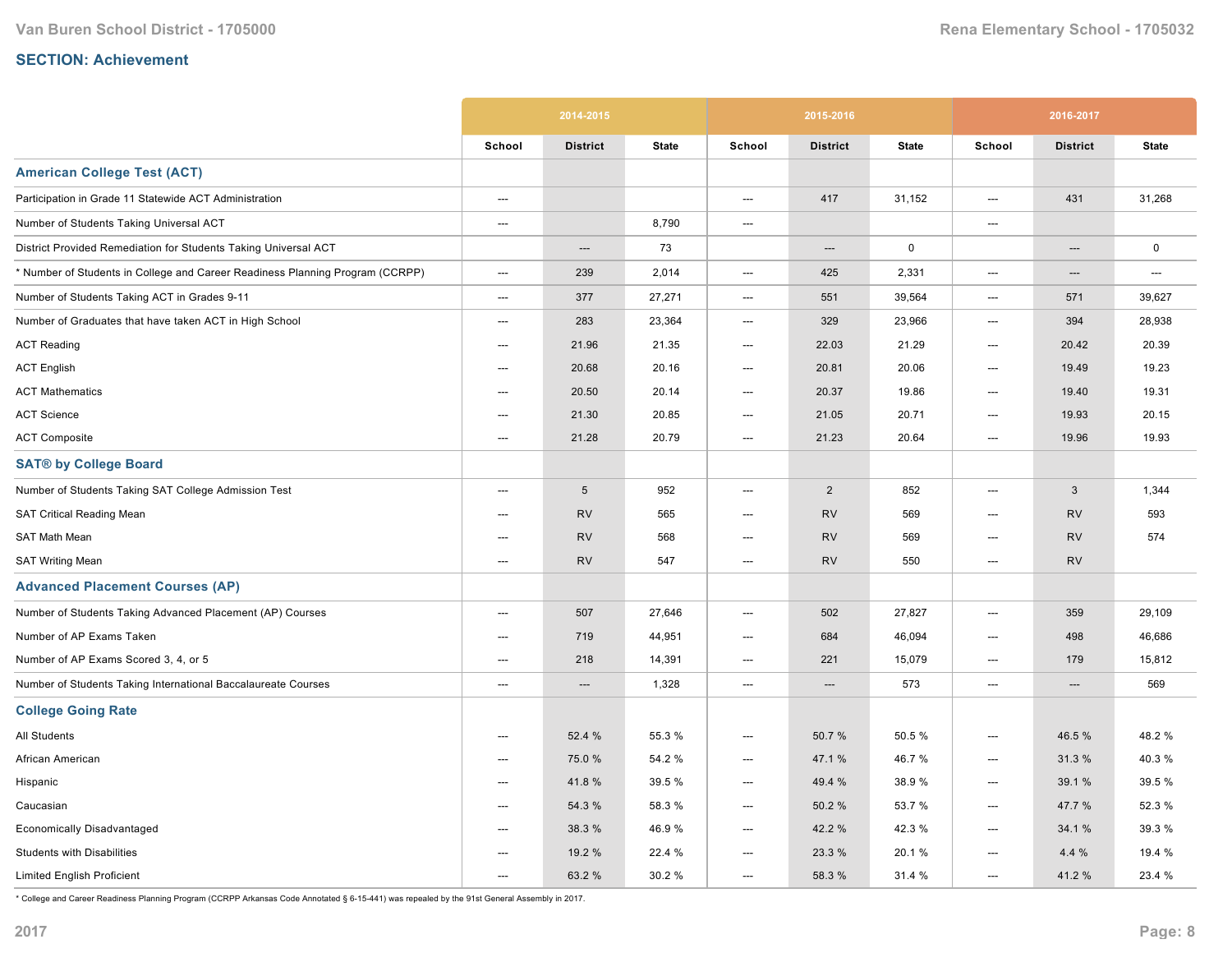|                                         |        | 2014-2015       |              |                          | 2015-2016       |              |                          | 2016-2017       |              |
|-----------------------------------------|--------|-----------------|--------------|--------------------------|-----------------|--------------|--------------------------|-----------------|--------------|
|                                         | School | <b>District</b> | <b>State</b> | School                   | <b>District</b> | <b>State</b> | School                   | <b>District</b> | <b>State</b> |
| <b>College Credit Accumulation Rate</b> |        |                 |              |                          |                 |              |                          |                 |              |
| All Students                            | ---    | 43.6 %          | 35.1 %       | $---$                    | 1.4%            | 1.2%         | $---$                    | 61.0%           | 54.1 %       |
| African American                        | ---    | $0.0 \%$        | 19.8 %       | $---$                    | $0.0 \%$        | 0.3%         | $\hspace{0.05cm} \ldots$ | 37.5 %          | 37.9%        |
| Hispanic                                | ---    | 46.4 %          | 29.5 %       | $\hspace{0.05cm} \ldots$ | $0.0 \%$        | 1.0%         | $\hspace{0.05cm} \ldots$ | 55.8%           | 48.4 %       |
| Caucasian                               | ---    | 45.3 %          | 39.8%        | $\hspace{0.05cm} \ldots$ | 2.0%            | 1.4%         | $\hspace{0.05cm} \ldots$ | 59.8 %          | 59.3 %       |
| <b>Economically Disadvantaged</b>       | ---    | 37.5 %          | 24.9%        | $---$                    | 2.1%            | 1.0 %        | $---$                    | 56.7%           | 42.4 %       |
| <b>Students with Disabilities</b>       | ---    | 0.0%            | 11.7 %       | $\hspace{0.05cm} \ldots$ | $0.0 \%$        | $0.0 \%$     | ---                      | 50.0 %          | 24.8%        |
| <b>Limited English Proficient</b>       | ---    | 0.0%            | 21.1 %       | $---$                    | $0.0 \%$        | 0.4%         | $---$                    | 50.0 %          | 39.4 %       |

\* The College Credit Accumulation Rate definition from the U.S. Department of Education gives high school graduates two years at an institution of higher education to complete at least one year's worth of college credit th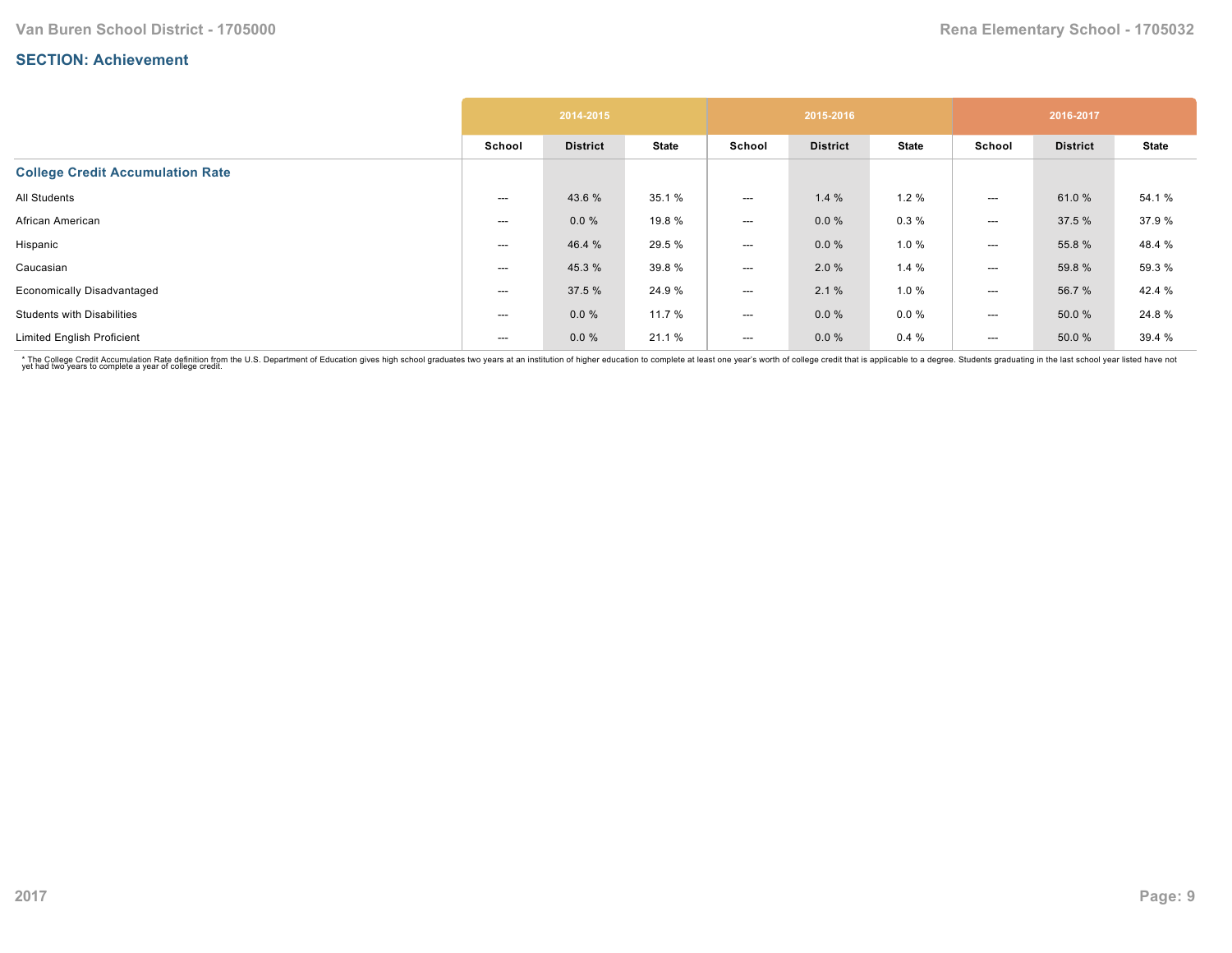# **SECTION: School Performance**

|                                                                                                                   |              | 2014-2015       |              |        | 2015-2016       |                |             | 2016-2017       |              |
|-------------------------------------------------------------------------------------------------------------------|--------------|-----------------|--------------|--------|-----------------|----------------|-------------|-----------------|--------------|
|                                                                                                                   | School       | <b>District</b> | <b>State</b> | School | <b>District</b> | <b>State</b>   | School      | <b>District</b> | <b>State</b> |
| <b>Arkansas ESEA Accountability</b>                                                                               |              |                 |              |        |                 |                |             |                 |              |
| Needs Improvement                                                                                                 | Y            | 9               | 834          | Y      | 9               | 827            | ---         | $\mathbf 0$     | 0            |
| <b>Needs Improvement Priority</b>                                                                                 | N            | $\mathbf 0$     | 46           | N      | $\mathbf 0$     | 42             | ---         | $\Omega$        | O            |
| Needs Improvement Priority Met Year 1 Exit Criteria                                                               | N            | $\Omega$        | 3            | N      | $\mathbf{0}$    | $\overline{2}$ | $---$       | $\Omega$        | <sup>0</sup> |
| Needs Improvement Focus                                                                                           | N            | $\mathbf 0$     | 103          | N      | $\mathbf 0$     | 87             | ---         | $\Omega$        | O            |
| Needs Improvement Focus Met Year 1 Exit Criteria                                                                  | N            | $\mathbf 0$     | 31           | N      | $\mathbf{0}$    | 11             | ---         | $\mathbf 0$     |              |
| Achieving                                                                                                         | N            | $\mathbf 0$     | 73           | N      | $\mathbf 0$     | 91             | ---         | $\mathbf 0$     | O            |
| Exemplary                                                                                                         | N            | $\mathbf 0$     | 0            | N      | $\mathbf 0$     | 0              | $---$       | $\mathbf 0$     | 0            |
| Since the Arkansas ESSA Plan was approved, school Improvement labels established under NCLB have been<br>removed. |              |                 |              |        |                 |                |             |                 |              |
| <b>School Rating</b>                                                                                              |              |                 |              |        |                 |                |             |                 |              |
| 2015 School Performance Rating                                                                                    | $\mathsf{C}$ |                 |              | N/A    |                 |                | N/A         |                 |              |
| Overall Points for School Rating                                                                                  | 211          |                 |              | N/A    |                 |                | N/A         |                 |              |
| Count of Schools with Rating = A (270 - 300 Points)                                                               |              | $\mathbf 0$     | 10           |        |                 |                |             |                 |              |
| Count of Schools with Rating = B (240 - 269 Points)                                                               |              | $\mathbf{0}$    | 224          |        |                 |                |             |                 |              |
| Count of Schools with Rating = C (210 - 239 Points)                                                               |              | 6               | 564          |        |                 |                |             |                 |              |
| Count of Schools with Rating = D (180 - 209 Points)                                                               |              | 3               | 228          |        |                 |                |             |                 |              |
| Count of Schools with Rating = F (Less than 180 Points)                                                           |              | $\mathbf{0}$    | 19           |        |                 |                |             |                 |              |
| Act 20 of 2016 paused the school ratings under 6-15-2105                                                          |              |                 |              |        |                 |                |             |                 |              |
| 2017 School Performance Rating                                                                                    | N/A          |                 |              | N/A    |                 |                | $\mathsf C$ |                 |              |
| Overall Points for School Rating                                                                                  | N/A          |                 |              | N/A    |                 |                | 73.39       |                 |              |
| Count of Schools with Rating = A                                                                                  |              |                 |              |        |                 |                |             | $\overline{2}$  | 163          |
| Count of Schools with Rating = B                                                                                  |              |                 |              |        |                 |                |             | $\overline{2}$  | 290          |
| Count of Schools with Rating = C                                                                                  |              |                 |              |        |                 |                |             | 5               | 384          |
| Count of Schools with Rating = D                                                                                  |              |                 |              |        |                 |                |             | -1              | 170          |
| Count of Schools with Rating = F                                                                                  |              |                 |              |        |                 |                |             | $\mathbf 0$     | 33           |

The School Performance website at the following link has more information on the school rating: http://www.arkansased.gov/divisions/public-school-accountability/school-performance/report-card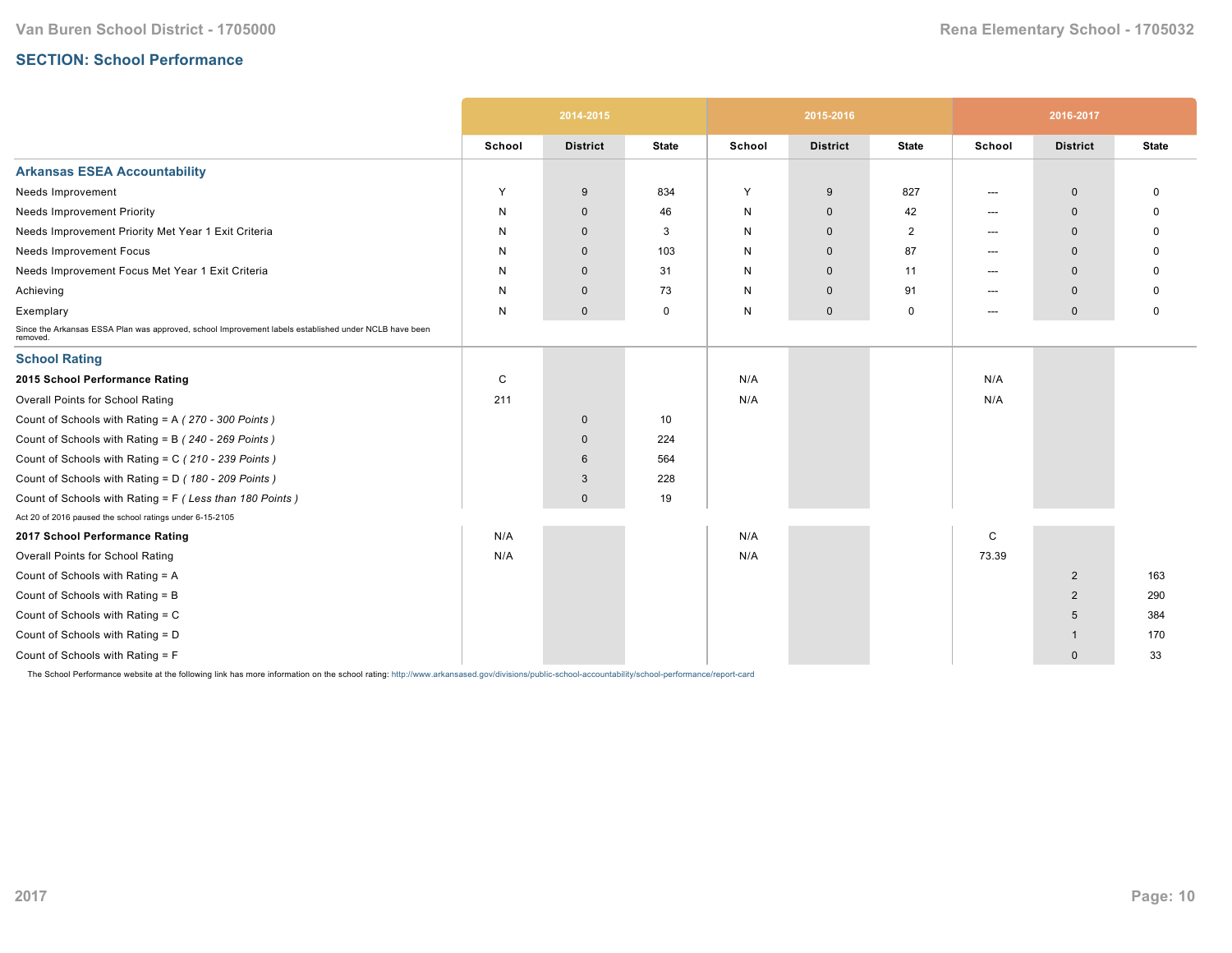# **SECTION: School Performance**

|                                                                        |                          | 2014-2015       |              |              | 2015-2016       |              |                        | 2016-2017       |              |
|------------------------------------------------------------------------|--------------------------|-----------------|--------------|--------------|-----------------|--------------|------------------------|-----------------|--------------|
|                                                                        | School                   | <b>District</b> | <b>State</b> | School       | <b>District</b> | <b>State</b> | School                 | <b>District</b> | <b>State</b> |
| <b>District Provides Textbooks or Digital Resources for all Pupils</b> |                          |                 |              |              |                 |              |                        |                 |              |
| District Provides Textbooks or Digital Resources for all Pupils        |                          | Y               | 100 %        |              | Y               | 100 %        |                        | Y               | 100 %        |
| <b>Annual Accreditation Status</b>                                     |                          |                 |              |              |                 |              |                        |                 |              |
| Annual Accreditation Status Accredited                                 | Y                        | $\overline{7}$  | 784          | $\mathsf{N}$ | $\overline{4}$  | 800          | Y                      | 8               | 796          |
| Accredited-Cited                                                       | N                        | $\overline{1}$  | 261          | Y            | $5\overline{5}$ | 245          | N                      | $\overline{2}$  | 253          |
| Accredited-Probationary                                                | N                        | $\overline{1}$  | 21           | N            | $\mathbf 0$     | 10           | N                      | $\mathbf{0}$    | 11           |
| Attendance Rate (*State Goal 91.13%)                                   |                          |                 |              |              |                 |              |                        |                 |              |
| Attendance Rate Combined                                               | 94.9%                    | 94.2 %          | 94.4 %       | 96.2%        | 95.2 %          | 94.5 %       | 95.8%                  | 94.5 %          | 94.4 %       |
| Attendance Rate for Targeted Acheivement Gap Group                     | 94.8%                    | 94.4 %          | 94.6%        | 96.2 %       | 95.4 %          | 94.7%        | 96.0%                  | 95.1%           | 94.7%        |
| Attendance Rate African American                                       | 94.7%                    | 95.0%           | 94.5%        | 95.6%        | 95.4 %          | 94.3 %       | 96.7%                  | 93.9%           | 94.4 %       |
| Attendance Rate Hispanic                                               | 94.3 %                   | 94.7%           | 95.0%        | 96.1%        | 95.9 %          | 95.0%        | 95.8%                  | 95.2 %          | 94.8%        |
| Attendance Rate Caucasian                                              | 94.7%                    | 93.9 %          | 94.2%        | 95.9%        | 94.5 %          | 94.3 %       | 95.5 %                 | 94.1 %          | 94.4 %       |
| Attendance Rate Economically Disadvantaged                             | 94.8%                    | 94.6%           | 94.8%        | 96.3%        | 95.8%           | 94.9%        | 95.4 %                 | 95.4 %          | 95.0%        |
| Attendance Rate Students with Disabilities                             | 93.8%                    | 93.7 %          | 94.1%        | 95.8%        | 94.6%           | 94.3 %       | 96.1%                  | 94.4 %          | 94.2 %       |
| Attendance Rate Limited English Proficient                             | 96.5%                    | 95.5 %          | 95.4 %       | 97.8%        | 96.7 %          | 95.3%        | 96.9%                  | 95.8%           | 94.9%        |
| <b>Dropout Rate</b>                                                    |                          |                 |              |              |                 |              |                        |                 |              |
| Dropout Rate                                                           | $\hspace{0.05cm} \ldots$ | 2.05 %          | 2.25 %       | ---          | 2.19 %          | 2.32 %       | $\qquad \qquad \cdots$ | 1.99 %          | 2.32 %       |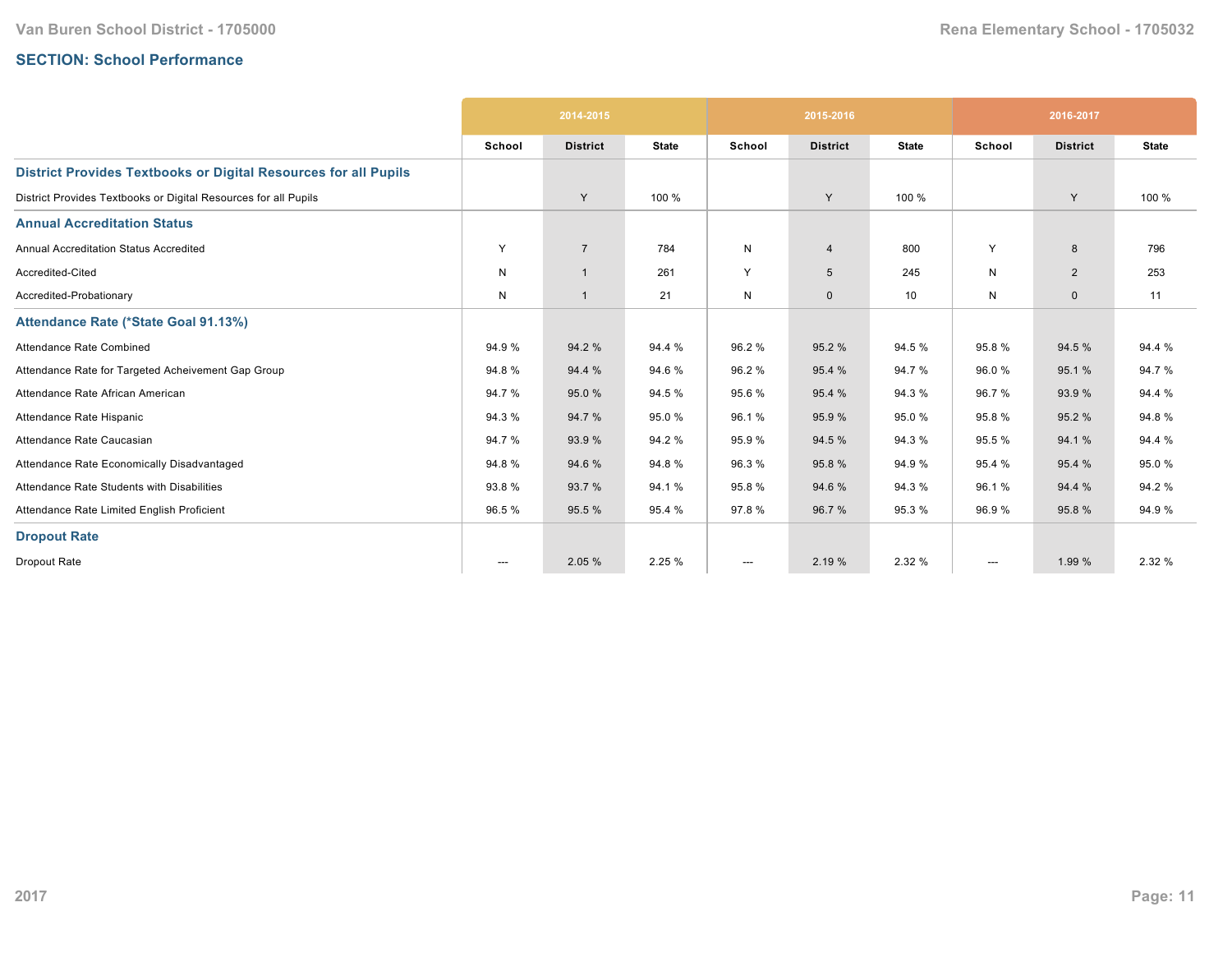# **SECTION: School Performance**

|                                                              |                          | 2014-2015       |                                   |                        | 2015-2016                |              | 2016-2017                |                          |              |
|--------------------------------------------------------------|--------------------------|-----------------|-----------------------------------|------------------------|--------------------------|--------------|--------------------------|--------------------------|--------------|
|                                                              | School                   | <b>District</b> | <b>State</b>                      | School                 | <b>District</b>          | <b>State</b> | School                   | <b>District</b>          | <b>State</b> |
| <b>Four-Year Graduation Rate</b>                             |                          |                 |                                   |                        |                          |              |                          |                          |              |
| Four-Year Graduation Rate Combined                           | $---$                    | 84.2 %          | 84.9%                             | ---                    | 87.6%                    | 87.0%        | ---                      | 89.8%                    | 88.0%        |
| Four-Year Graduation Rate for Targeted Acheivement Gap Group | $---$                    | 81.4 %          | 81.9%                             | $\qquad \qquad \cdots$ | 84.9%                    | 83.8%        | $---$                    | 87.5 %                   | 84.8%        |
| Four-Year Graduation Rate African American                   | $---$                    | <b>RV</b>       | 77.5 %                            | ---                    | 77.3 %                   | 81.5%        | ---                      | 94.1%                    | 83.4 %       |
| Four-Year Graduation Rate Hispanic                           | $---$                    | 89.3 %          | 84.5 %                            | ---                    | 93.3 %                   | 85.7%        | ---                      | 88.6%                    | 85.7%        |
| Four-Year Graduation Rate Caucasian                          | $---$                    | 81.3%           | 87.4 %                            | ---                    | 86.7%                    | 89.2%        | ---                      | 89.5 %                   | 90.0%        |
| Four-Year Graduation Rate Economically Disadvantaged         | ---                      | 81.0%           | 81.7%                             | ---                    | 84.3%                    | 83.8%        | $\qquad \qquad \cdots$   | 87.2 %                   | 84.9%        |
| Four-Year Graduation Rate Students with Disabilities         | ---                      | 89.7 %          | 81.9%                             | ---                    | 85.7 %                   | 84.3%        | ---                      | 89.6 %                   | 83.8%        |
| Four-Year Graduation Rate Limited English Proficient         | ---                      | 95.0%           | 85.9%                             | ---                    | 92.3%                    | 85.7%        | ---                      | 90.9%                    | 82.1%        |
| <b>Five-Year Graduation Rate</b>                             |                          |                 |                                   |                        |                          |              |                          |                          |              |
| Five-Year Graduation Rate Combined                           | ---                      | ---             | $\hspace{0.05cm} \ldots$          | ---                    | $\hspace{0.05cm} \ldots$ | ---          | $\hspace{0.05cm} \ldots$ | 88.6%                    | 87.4 %       |
| Five-Year Graduation Rate for Targeted Acheivement Gap Group | $---$                    | ---             | $\hspace{0.05cm} \ldots$          | ---                    | $---$                    | ---          | $\hspace{0.05cm} \ldots$ | 85.4 %                   | 84.4 %       |
| Five-Year Graduation Rate African American                   | $---$                    | ---             | $\hspace{0.05cm} \cdots$          | ---                    | ---                      | ---          | ---                      | 81.8%                    | 82.1%        |
| Five-Year Graduation Rate Hispanic                           | ---                      | ---             | $\hspace{0.05cm} \dashrightarrow$ | ---                    | $\hspace{0.05cm} \ldots$ | ---          | ---                      | 92.6%                    | 86.4 %       |
| Five-Year Graduation Rate Caucasian                          | ---                      | ---             | $\hspace{0.05cm} \ldots$          | ---                    | ---                      | ---          | $\hspace{0.05cm} \ldots$ | 88.3 %                   | 89.4 %       |
| Five-Year Graduation Rate Economically Disadvantaged         | $\hspace{0.05cm} \ldots$ | ---             | $\hspace{0.05cm} \ldots$          | ---                    | ---                      | ---          | $\hspace{0.05cm} \ldots$ | 85.0%                    | 84.3%        |
| Five-Year Graduation Rate Students with Disabilities         | $---$                    | ---             | $\hspace{0.05cm} \cdots$          | ---                    | ---                      | ---          | ---                      | 83.7%                    | 84.8%        |
| Five-Year Graduation Rate Limited English Proficient         | ---                      | ---             | $\hspace{0.05cm} \ldots$          | ---                    | ---                      | ---          | ---                      | 90.3%                    | 83.9%        |
| * Grade Inflation Rate (ACT)                                 | ---                      | 27.30 %         | 32.80 %                           | ---                    | 33.50 %                  | 36.40 %      | ---                      | $\hspace{0.05cm} \ldots$ | ---          |
| <b>College Remediation Rate</b>                              | ---                      | 51.4 %          | 54.2 %                            | ---                    | 53.8%                    | 56.9%        | $---$                    | 60.7%                    | 61.8%        |
| <b>Enrollment</b>                                            |                          |                 |                                   |                        |                          |              |                          |                          |              |
| October 1 Enrollment                                         | 488                      | 5,828           | 476,083                           | 462                    | 5,818                    | 476,049      | 431                      | 5,817                    | 477,268      |

 $*$  Grade Inflation (Arkansas Code Annotated § 6-15-421) was repealed by the 91st General Assembly in 2017.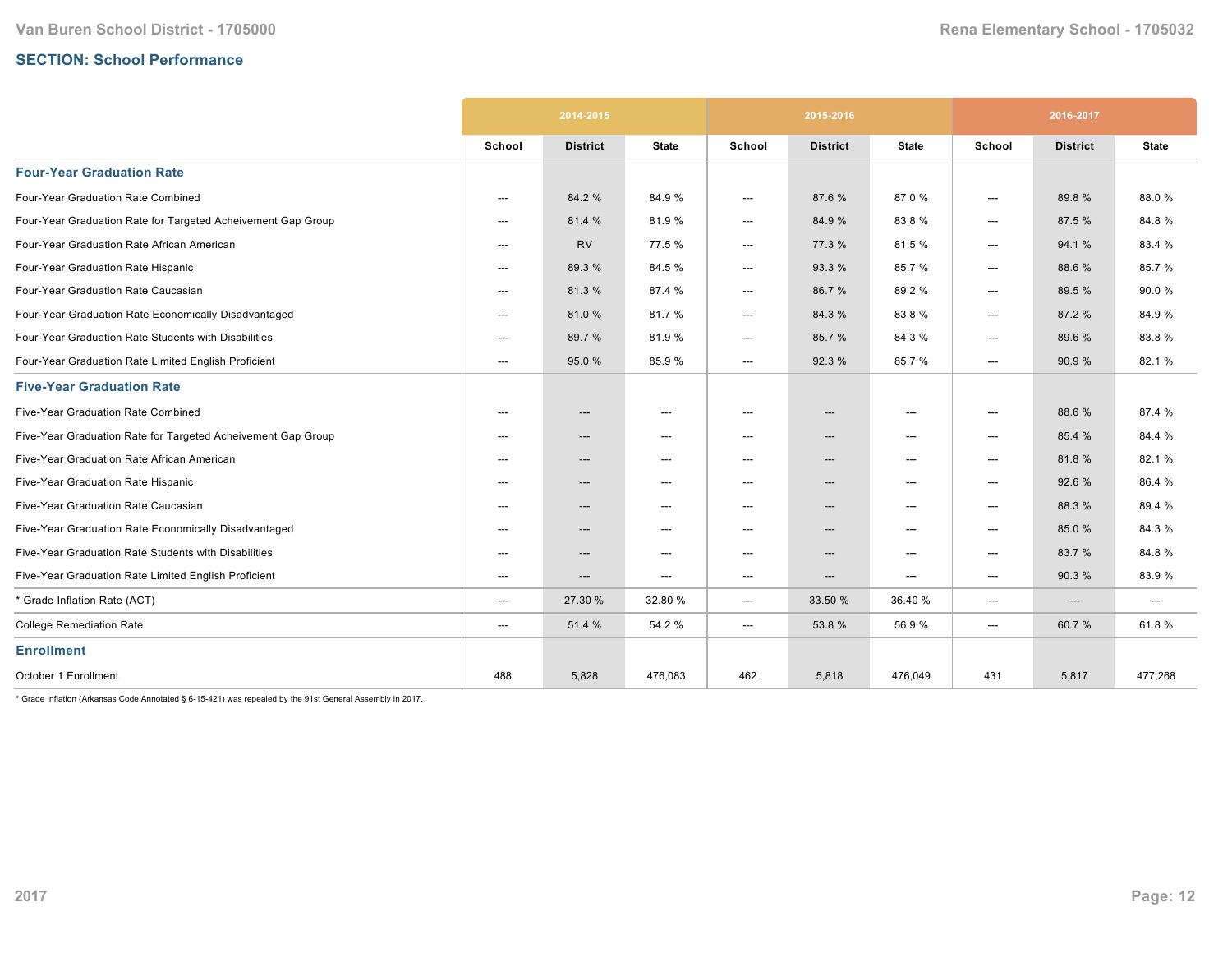# **SECTION: School Environment**

|                                                      | 2014-2015 |                 |              | 2015-2016    |                          |              | 2016-2017    |                 |              |  |
|------------------------------------------------------|-----------|-----------------|--------------|--------------|--------------------------|--------------|--------------|-----------------|--------------|--|
|                                                      | School    | <b>District</b> | <b>State</b> | School       | <b>District</b>          | <b>State</b> | School       | <b>District</b> | <b>State</b> |  |
| Discipline Policies Distributed to Parents           | Y         | 100 %           | 100 %        | Y            | 100 %                    | 100 %        | $\checkmark$ | 100 %           | 100 %        |  |
| Discipline Training Provided to Staff                | Y         | 100 %           | 100 %        | $\mathsf{v}$ | 100 %                    | 100 %        | $\sqrt{}$    | 100 %           | 100 %        |  |
| Parental Involvement Plan Adopted                    | Y         | 100 %           | 100 %        | Y            | 100 %                    | 100 %        | $\checkmark$ | 100 %           | 100 %        |  |
| District Alternative Learning Environment Compliance |           | $\vee$          | 93.31 %      |              | Y                        | 99.61 %      |              | Y               | 100.00 %     |  |
| Expulsions                                           | ---       | ---             | 480          | ---          | $\hspace{0.05cm} \ldots$ | 454          | ---          |                 | 570          |  |
| Weapons Incidents                                    | ---       | $\overline{4}$  | 799          | $---$        | 9                        | 823          |              | 13              | 878          |  |
| <b>Staff Assaults</b>                                | $---$     | 3               | 664          | $---$        | 3                        | 657          | ---          | 3               | 690          |  |
| <b>Student Assaults</b>                              | ---       | 12              | 2,562        | $--$         | 10 <sup>1</sup>          | 2,511        | ---          | 5               | 2,700        |  |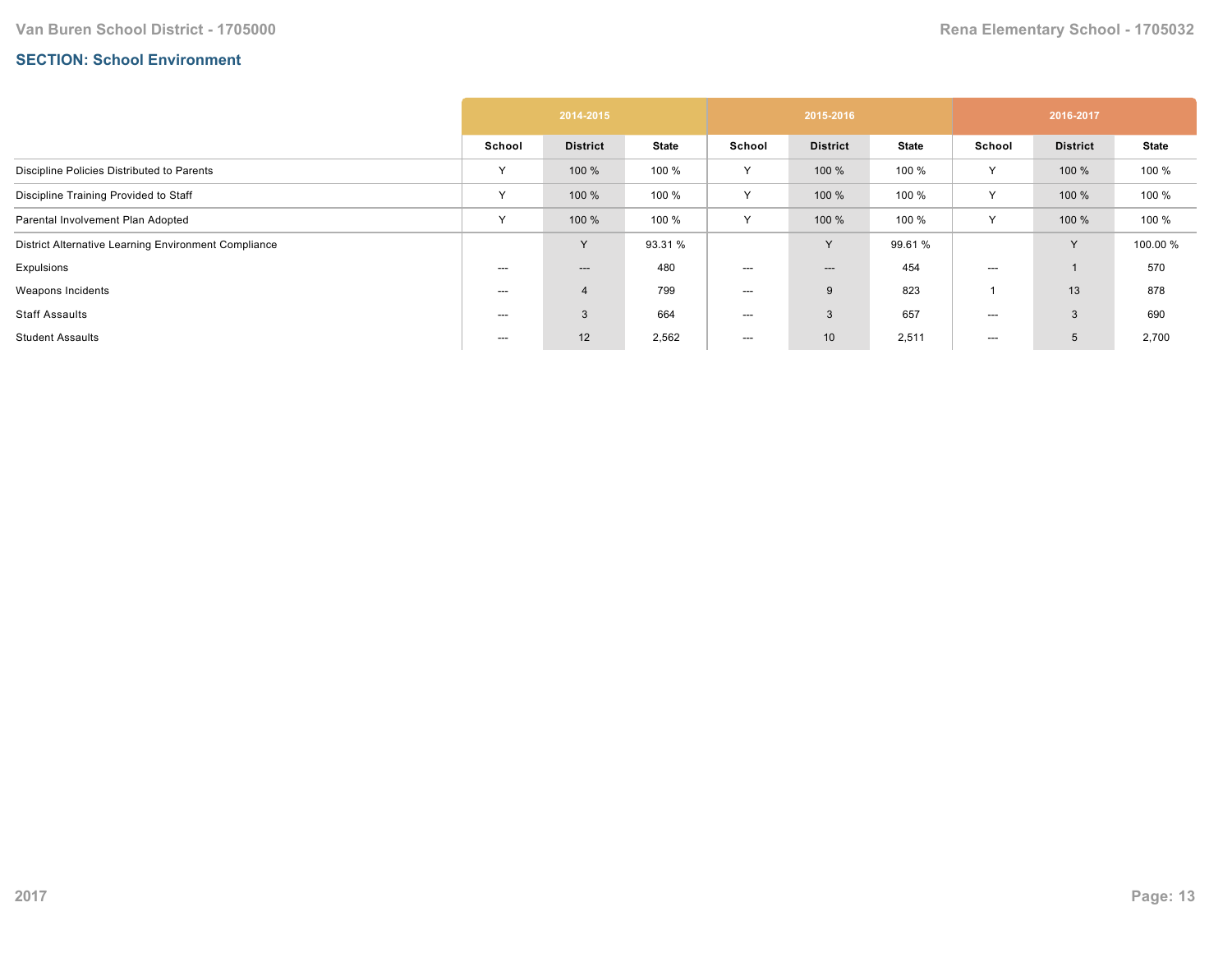# **SECTION: Retention**

|                                         |             | 2014-2015       |              |             | 2015-2016       |              | 2016-2017   |                 |              |
|-----------------------------------------|-------------|-----------------|--------------|-------------|-----------------|--------------|-------------|-----------------|--------------|
|                                         | School      | <b>District</b> | <b>State</b> | School      | <b>District</b> | <b>State</b> | School      | <b>District</b> | <b>State</b> |
| Number of Students Retained at Grade 1  | 2           | 5               | 1,313        | $\mathbf 0$ | 9               | 1,130        |             | 5               | 1,106        |
| Percent of Students Retained at Grade 1 | 3.00 %      | 1.00 %          | 3.00 %       | 0.00%       | 2.00 %          | 3.00 %       | 1.00 %      | 1.00 %          | 3.00 %       |
| Number of Students Retained at Grade 2  | $\mathbf 0$ | 4               | 511          | $\mathbf 0$ | 6               | 486          | $\mathbf 0$ | $\overline{2}$  | 398          |
| Percent of Students Retained at Grade 2 | 0.00%       | 1.00 %          | 1.00 %       | 0.00%       | 1.00 %          | 1.00 %       | 0.00%       | 0.00%           | 1.00 %       |
| Number of Students Retained at Grade 3  |             | 4               | 207          | 0           | 8               | 196          | -1          | $\mathbf{1}$    | 169          |
| Percent of Students Retained at Grade 3 | 1.00 %      | 1.00 %          | 1.00 %       | 0.00%       | 2.00 %          | 1.00 %       | 1.00 %      | 0.00%           | 0.00%        |
| Number of Students Retained at Grade 4  | -1          | $\overline{2}$  | 131          | $\mathbf 0$ | $\overline{7}$  | 114          | $\mathbf 0$ | $\mathbf{0}$    | 77           |
| Percent of Students Retained at Grade 4 | 1.00 %      | 0.00%           | 0.00%        | 0.00%       | 2.00 %          | 0.00%        | 0.00%       | 0.00%           | 0.00%        |
| Number of Students Retained at Grade 5  | $\mathbf 0$ | 1               | 108          | 0           | $\mathbf 0$     | 112          | 0           | $\Omega$        | 62           |
| Percent of Students Retained at Grade 5 | 0.00%       | 0.00%           | 0.00%        | 0.00%       | 0.00%           | 0.00%        | 0.00%       | 0.00%           | 0.00%        |
| Number of Students Retained at Grade 6  | $\Omega$    | $\mathbf{0}$    | 142          | 0           | $\mathbf 0$     | 113          | $\mathbf 0$ | $\mathbf{0}$    | 116          |
| Percent of Students Retained at Grade 6 | 0.00%       | 0.00%           | 0.00%        | 0.00%       | 0.00%           | 0.00%        | 0.00%       | 0.00%           | 0.00%        |
| Number of Students Retained at Grade 7  | $\mathbf 0$ | 1               | 316          | 0           | 2               | 255          | $\mathbf 0$ | $\mathbf{0}$    | 253          |
| Percent of Students Retained at Grade 7 | 0.00%       | 0.00%           | 1.00 %       | 0.00%       | 0.00%           | 1.00 %       | 0.00%       | 0.00%           | 1.00 %       |
| Number of Students Retained at Grade 8  | $\Omega$    | $\mathbf{0}$    | 395          | $\mathbf 0$ | $\mathbf 0$     | 242          | $\mathbf 0$ | $\Omega$        | 230          |
| Percent of Students Retained at Grade 8 | 0.00%       | 0.00%           | 1.00 %       | 0.00%       | 0.00%           | 1.00 %       | 0.00%       | 0.00%           | 1.00 %       |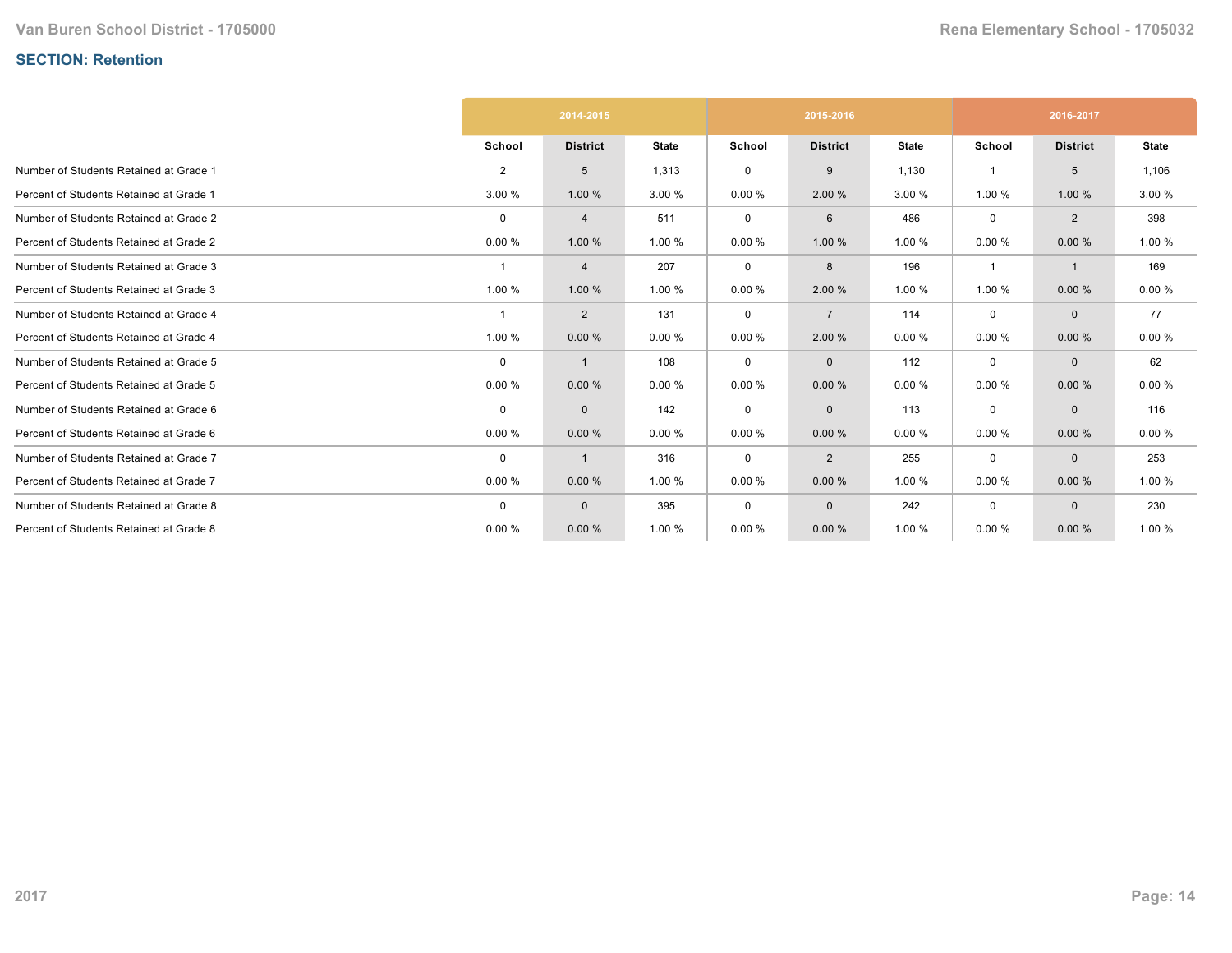# **SECTION: Teacher Quality**

|                                                     | 2014-2015 |                 |              | 2015-2016 |                 |              | 2016-2017                |                          |              |
|-----------------------------------------------------|-----------|-----------------|--------------|-----------|-----------------|--------------|--------------------------|--------------------------|--------------|
|                                                     | School    | <b>District</b> | <b>State</b> | School    | <b>District</b> | <b>State</b> | School                   | <b>District</b>          | <b>State</b> |
| % Teachers Completely Certified (Licensed)          | 100.0%    | 99.2 %          | 98.8%        | 100.0%    | 100.0%          | 99.5 %       | 100.0%                   | 100.0%                   | 99.7%        |
| % Teachers with Emergency / Provisional Credentials | $0.0 \%$  | $0.0 \%$        | 0.4%         | $0.0 \%$  | $0.0 \%$        | $0.2 \%$     | $0.0 \%$                 | $0.0 \%$                 | 0.1%         |
| % Teachers with Bachelor's Degree                   | 71.0%     | 78.0%           | 56.0%        | 70.0%     | 80.0%           | 55.0%        | 64.0%                    | 77.0 %                   | 54.0 %       |
| % Teachers with Master's Degree                     | 29.0 %    | 22.0 %          | 41.0%        | 30.0%     | 19.0 %          | 41.0%        | 36.0%                    | 22.0 %                   | 42.0%        |
| % Teachers with Advanced Degree                     | $0.0 \%$  | $0.0 \%$        | 1.0 %        | $0.0 \%$  | 1.0%            | 1.0%         | $0.0 \%$                 | 1.0%                     | 1.0%         |
| <b>HQ Teachers in High Poverty Schools</b>          |           |                 |              |           |                 |              |                          |                          |              |
| % Core Academic Classes not Taught by HQ Teachers   | $0.0 \%$  | $0.0 \%$        | 1.4%         | $0.0 \%$  | $0.0 \%$        | 2.0%         | ---                      | $\hspace{0.05cm} \ldots$ | ---          |
| <b>HQ Teachers in Low Poverty Schools</b>           |           |                 |              |           |                 |              |                          |                          |              |
| % Core Academic Classes not Taught by HQ Teachers   | $0.0 \%$  | $0.0 \%$        | 0.7%         | $0.0 \%$  | $0.0 \%$        | 0.7%         | $\hspace{0.05cm} \ldots$ | $\hspace{0.05cm} \ldots$ | $---$        |
| <b>HQ Teachers Aggregate of All Economic Levels</b> |           |                 |              |           |                 |              |                          |                          |              |
| % Core Academic Classes not Taught by HQ Teachers   | $0.0 \%$  | $0.0 \%$        | 0.9%         | $0.0 \%$  | $0.0 \%$        | 1.2%         | ---                      | $\hspace{0.05cm} \ldots$ | ---          |
| <b>School Board Members</b>                         |           |                 |              |           |                 |              |                          | <b>Hours of Training</b> |              |
| Kevin Bell                                          |           |                 |              |           |                 |              |                          | 14.00                    |              |
| Christy Mayo                                        |           |                 |              |           |                 |              |                          | 17.00                    |              |
| <b>Candice Settle-Beshears</b>                      |           |                 |              |           |                 |              |                          | 6.00                     |              |
| Carman Young                                        |           |                 |              |           |                 |              |                          | 16.00                    |              |
| Theresa Bell                                        |           |                 |              |           |                 |              |                          | 3.00                     |              |
| J.R. Mcphate                                        |           |                 |              |           |                 |              |                          | 3.00                     |              |
| Lance Lanier                                        |           |                 |              |           |                 |              |                          | 17.00                    |              |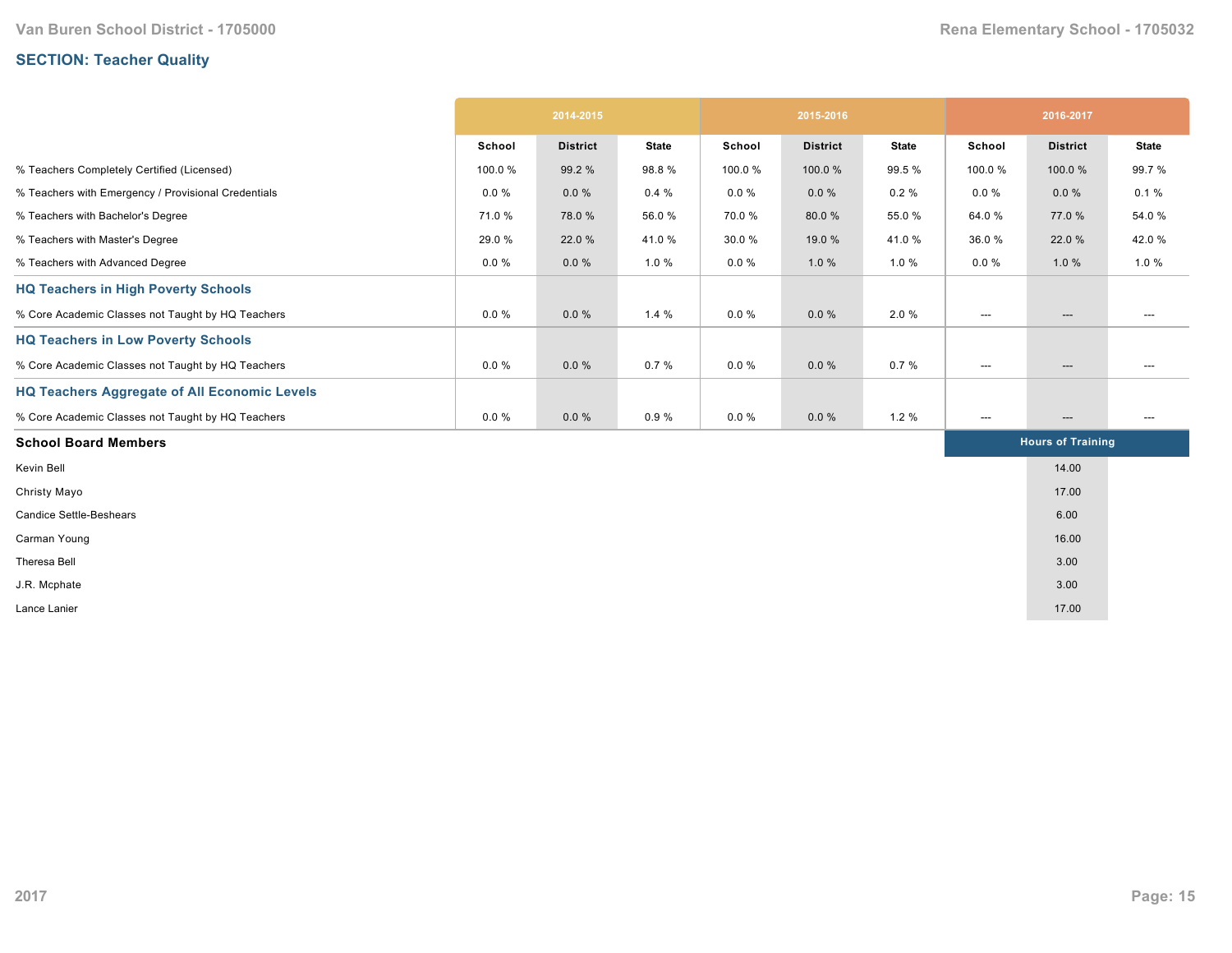#### **SECTION: School Choice**

|        | 2014-2015       |              |        | 2015-2016       |              |        | 2016-2017       |              |
|--------|-----------------|--------------|--------|-----------------|--------------|--------|-----------------|--------------|
| School | <b>District</b> | <b>State</b> | School | <b>District</b> | <b>State</b> | School | <b>District</b> | <b>State</b> |
| 3.28%  | 2.54%           | 2.59 %       | 3.46%  | 2.54%           | 2.76 %       | 2.78 % | 2.58%           | 2.88 %       |

Percent of Students School Choice